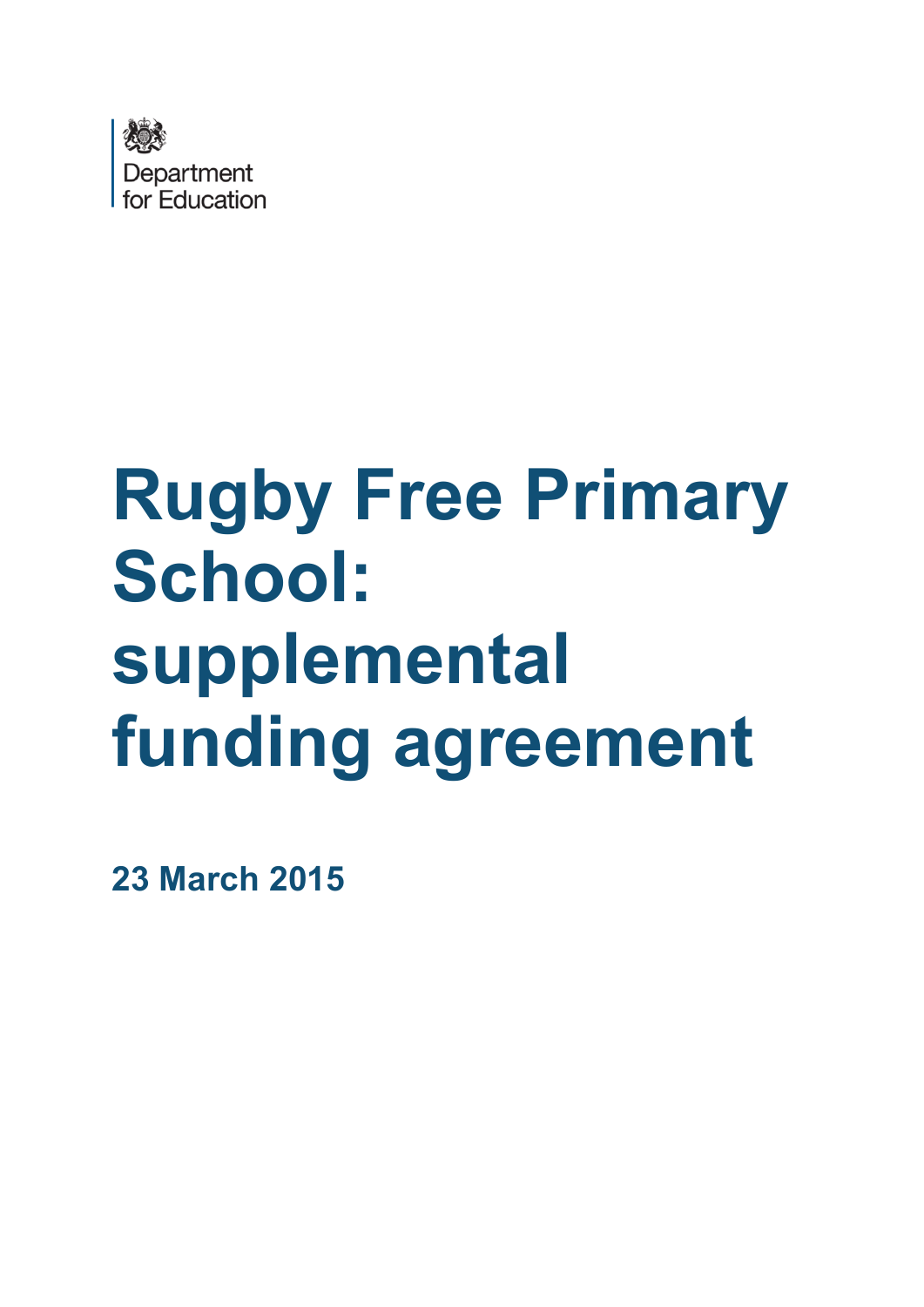# **Contents**

| <b>SUMMARY SHEET</b>                                   | $\overline{\mathbf{4}}$ |
|--------------------------------------------------------|-------------------------|
| Information about the Academy:                         | 4                       |
| <b>ESTABLISHING THE ACADEMY</b><br>1.                  | 8                       |
| Definitions and interpretation                         | 8                       |
| The Academy                                            | 9                       |
| <b>RUNNING OF THE ACADEMY</b><br>2.                    | 9                       |
| <b>Teachers and staff</b>                              | 9                       |
| <b>Pupils</b>                                          | 9                       |
| <b>SEN unit</b>                                        | 10                      |
| Charging                                               | 10                      |
| Admissions                                             | 10                      |
| Curriculum                                             | 12                      |
| 3.<br><b>GRANT FUNDING</b>                             | 14                      |
| <b>Calculation of GAG</b>                              | 14                      |
| Other relevant funding                                 | 16                      |
| Carrying forward of funds                              | 16                      |
| <b>LAND</b><br>4.                                      | 16                      |
| 5.<br><b>TERMINATION</b>                               | 27                      |
| Termination by either party                            | 27                      |
| <b>Termination Warning Notice</b>                      | 27                      |
| Termination by the Secretary of State after inspection | 28                      |
| Termination by the Secretary of State                  | 29                      |
| Funding and admission during notice period             | 30                      |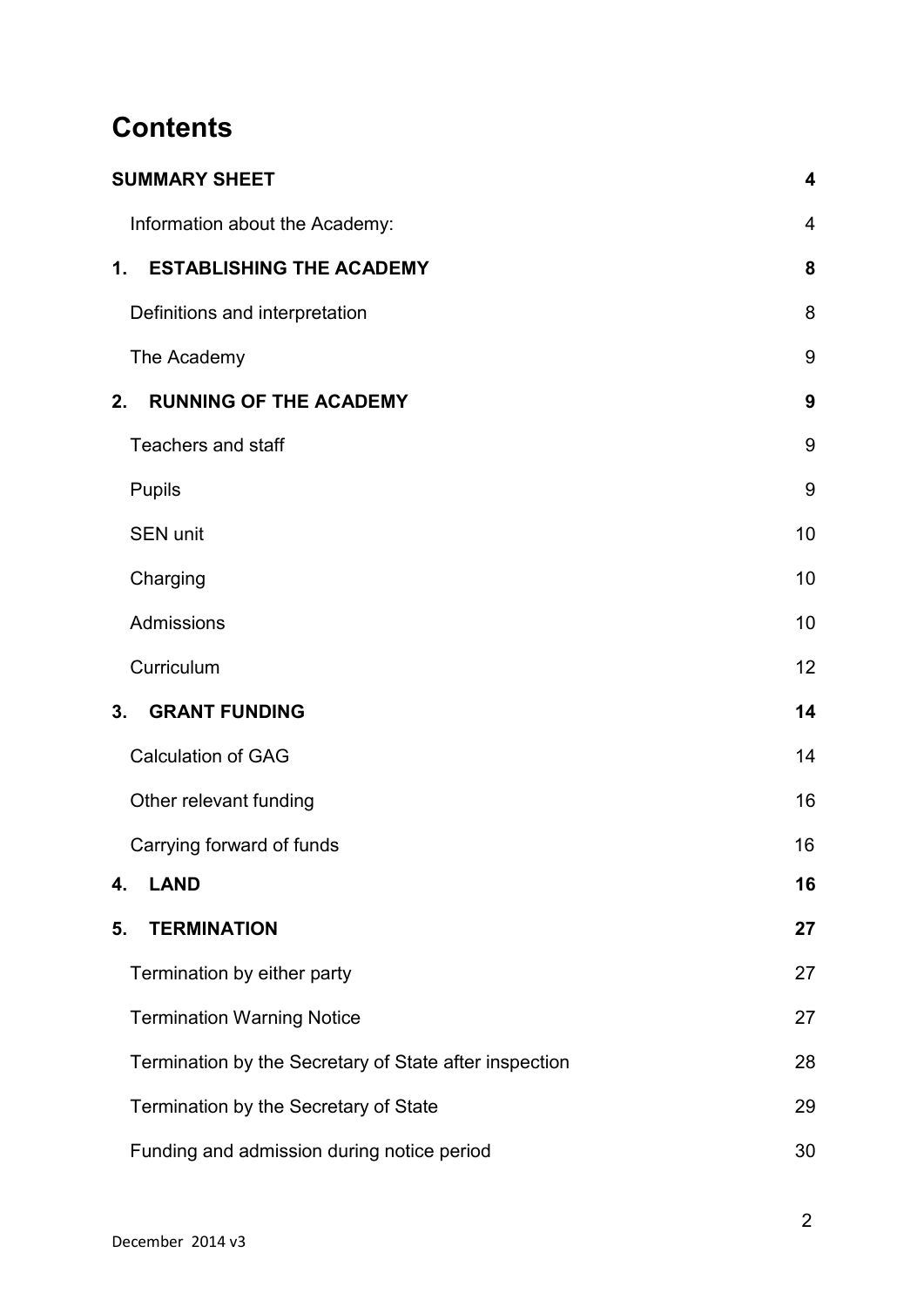|                | Notice of intention to terminate by Academy Trust          | 31 |
|----------------|------------------------------------------------------------|----|
|                | <b>Effect of termination</b>                               | 33 |
| 6.             | <b>OTHER CONTRACTUAL ARRANGEMENTS</b>                      | 34 |
|                | Annexes                                                    | 34 |
|                | The Master Agreement                                       | 34 |
|                | General                                                    | 34 |
|                | <b>ANNEXES</b>                                             | 37 |
| 7 <sup>1</sup> | PUPILS WITH SPECIAL EDUCATION NEEDS (SEN) AND DISABILITIES | 37 |
| 8.             | ADMISSION OF PUPILS WITH SEN AND DISABILITIES              | 38 |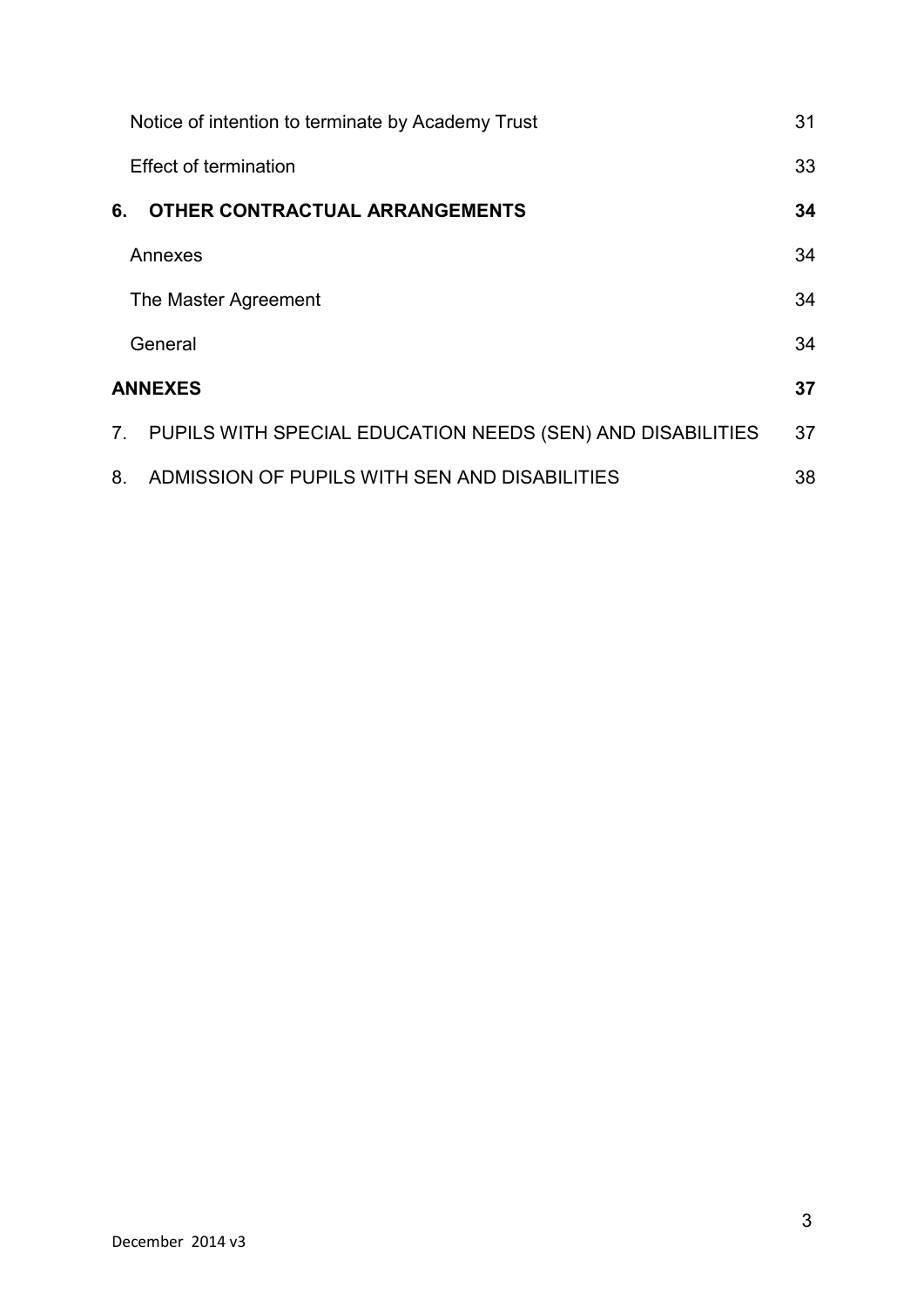# <span id="page-3-0"></span>**SUMMARY SHEET**

# <span id="page-3-1"></span>**Information about the Academy:**

| <b>Name of Academy Trust</b>                                        | <b>Knowledge School Trust</b> |
|---------------------------------------------------------------------|-------------------------------|
| <b>Company number</b>                                               | 09027131                      |
| Date of Master Funding Agreement                                    | <b>March 2015</b><br>23       |
| <b>Name of Academy</b>                                              | <b>Rugby Free School</b>      |
| <b>Opening date</b>                                                 | 4 September 2015              |
| <b>Type of Academy (indicate</b><br>whether academy or free school) | free school                   |
| <b>Religious designation</b>                                        | n/a                           |
| Wholly or partly selective                                          | n/a                           |
| Name of predecessor school<br>(where applicable)                    | n/a                           |
| <b>Capacity number</b>                                              | 420                           |
| Age range                                                           | $4 - 11$                      |
| Number of sixth form places                                         | n/a                           |
| <b>Number of boarding places</b>                                    | n/a                           |
| <b>SEN unit / Resource provision</b>                                | n/a                           |
| <b>Land arrangements</b>                                            | $\overline{4}$                |
| (Version 1-7 or other)                                              |                               |
| Address and title number of Land                                    | 1 Bailey Row, Rugby CV23 0PD  |
|                                                                     | Title number WK476091         |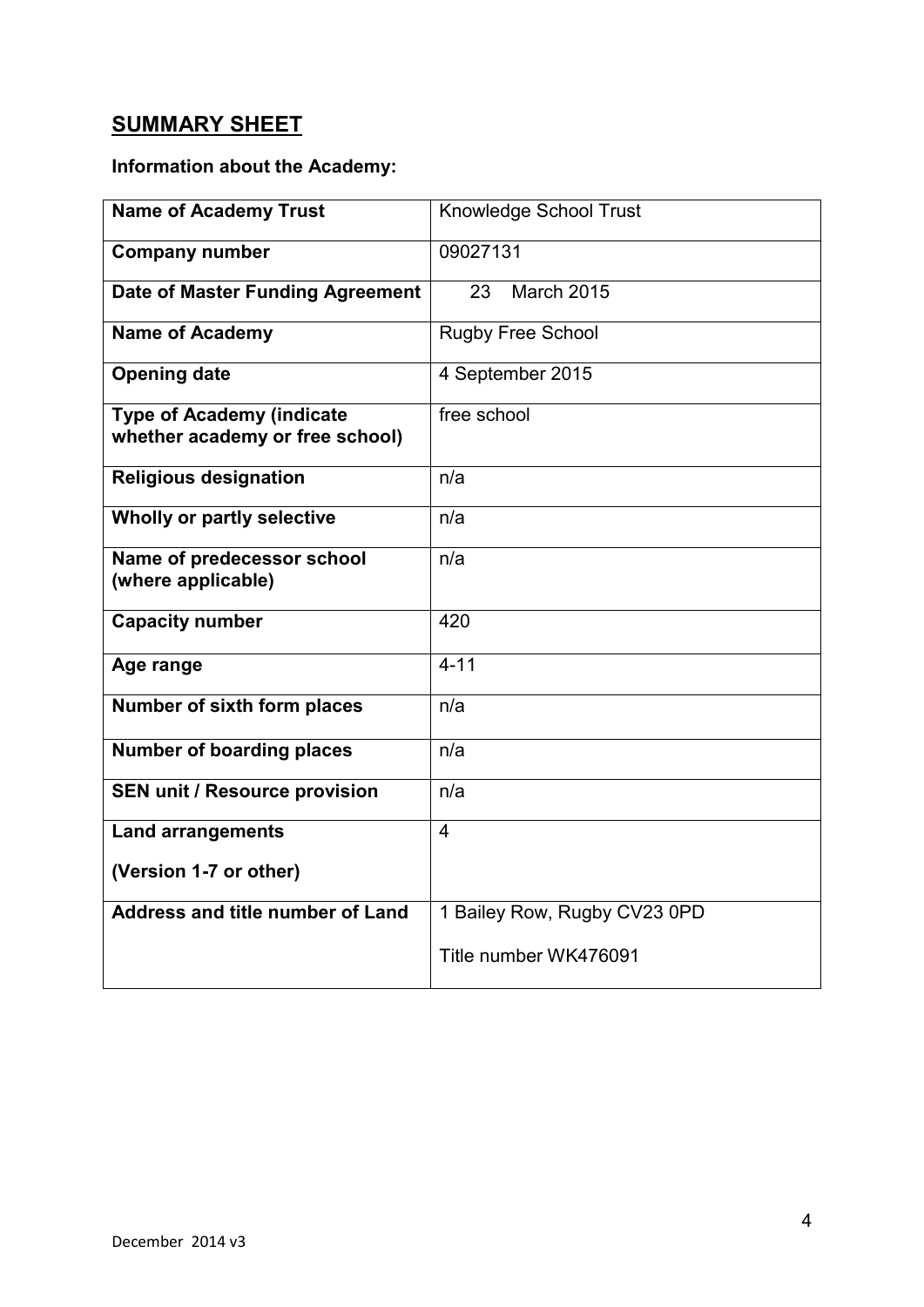# **Please confirm which clause variations have been applied or marked as 'Not used'**

| <b>Clause No.</b> | <b>Descriptor</b>                                                                                                                 | <b>Applied</b> | Not used |
|-------------------|-----------------------------------------------------------------------------------------------------------------------------------|----------------|----------|
| 1.1               | Only applies to free schools and new<br>provision academies                                                                       | X              |          |
| 2.A.1             | Clause applies where an academy was<br>previously a VC or foundation school<br>designated with a religious character              |                | X        |
| 2.C, 2.D          | Only applies where the academy has an SEN<br>unit                                                                                 |                | X        |
| 2.E               | Only applies where there was a predecessor<br>independent school                                                                  |                | X        |
| 2.G               | Clause does not apply to free schools (unless)<br>there was a predecessor independent<br>school), or new provision academies      |                | X        |
| 2.M               | Clause applies only to academies and free<br>schools designated with a religious character                                        |                | X        |
| 2.N               | Clause applies only to academies that were<br>formerly wholly selective grammar schools                                           |                | X        |
| 2.0               | Clause applies only to academies that were<br>formerly partially selective grammar schools                                        |                | X        |
| 2.7               | Clause applies to free schools and new<br>provision academies designated with a<br>religious character                            |                | X        |
| 2.W               | Clause only applies where the academy is<br>designated with a religious character                                                 |                | X        |
| 2.X               | Clause only applies where the academy has<br>not been designated with a religious<br>character                                    | X              |          |
| 2.Y               | Clause applies where an academy was<br>previously a VC school or foundation school<br>designated with a religious character       |                | X        |
| 2.Yc)             | Sub-clause applies if the academy is<br>designated with a denominational religious<br>character - CE etc. rather than 'Christian' |                | X        |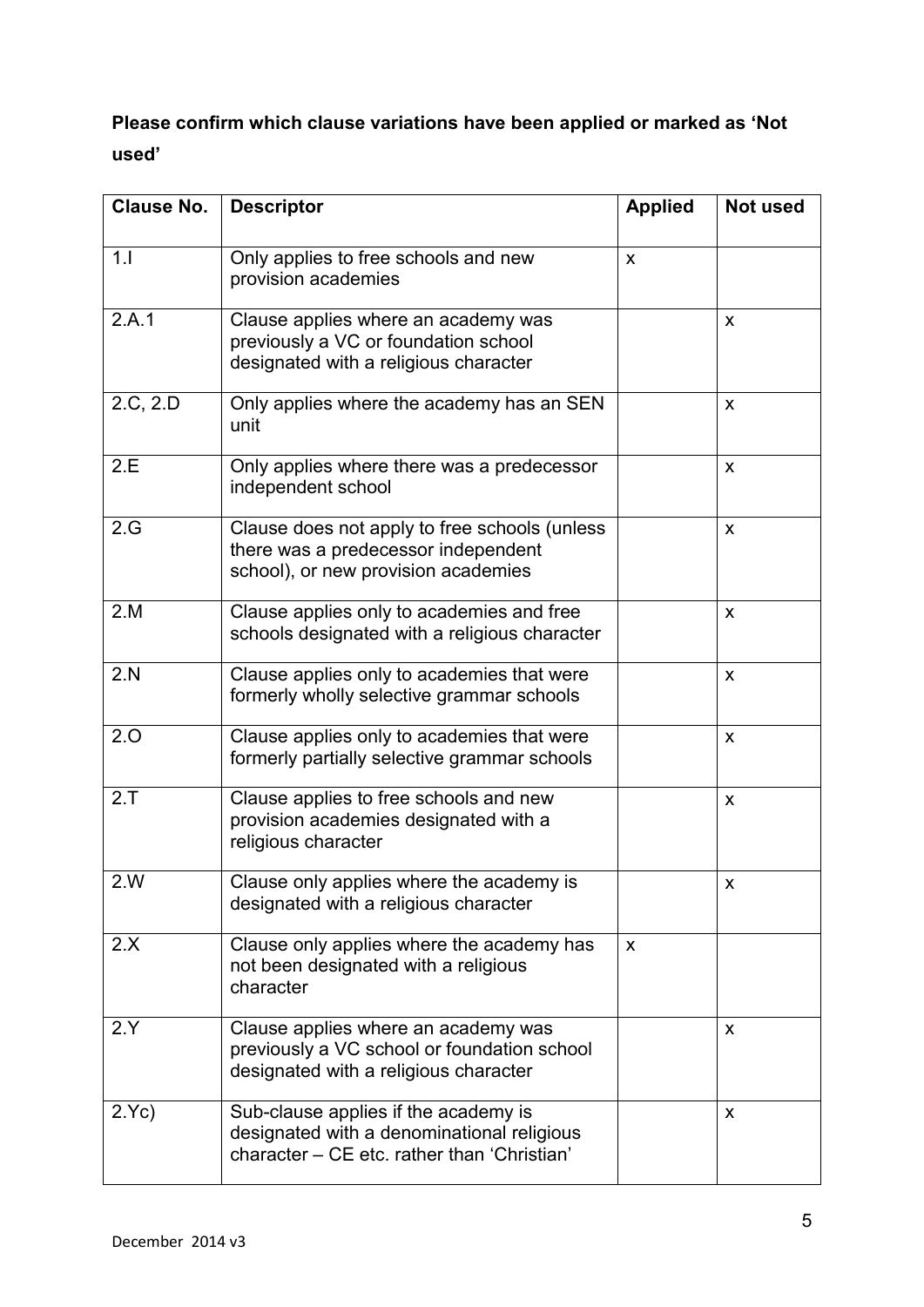| <b>Clause No.</b> | <b>Descriptor</b>                                                                                                            | <b>Applied</b> | Not used     |
|-------------------|------------------------------------------------------------------------------------------------------------------------------|----------------|--------------|
| $3.A - 3.F$       | Option 1 applies to converter and sponsored<br>academies: if used delete option 2                                            |                | X            |
| $3.A - 3.F$       | Option 2 applies to free schools and new<br>provision academies: if used delete option 1                                     | X              |              |
| 3.H               | Clause relating to Start-up only applies in<br>some cases (does not apply to academy<br>converters)                          | $\mathsf{x}$   |              |
| 3. J              | Clause only applies to full sponsored and<br>intermediate sponsored academies with<br>approved Academy Action Plans          |                | $\mathsf{x}$ |
| 3.K               | Clause does not apply to free schools (unless)<br>there was a predecessor independent<br>school), or new provision academies |                | X            |
| 5.G.1             | Clause applies only to a boarding<br>academy/free school.                                                                    |                | $\mathsf{x}$ |
| 5.1               | Clause only applies to sponsored academies                                                                                   |                | X            |
| 5.K               | Clause applies to free schools and may be<br>applied to new provision academies                                              | X              |              |
| 5.L               | Clause applies to free schools and may be<br>applied to new provision academies                                              | X              |              |
| 5.M               | Clause applies to free schools and may be<br>applied to new provision academies                                              | X              |              |
| 5.N               | Clause applies to free schools and may be<br>applied to new provision academies                                              | X              |              |
| 5.0               | Clause applies to free schools and may be<br>applied to new provision academies                                              | X              |              |
| 6.H               | Clause only applies to schools which are<br>designated with a Church of England or<br>Roman Catholic character               |                | X            |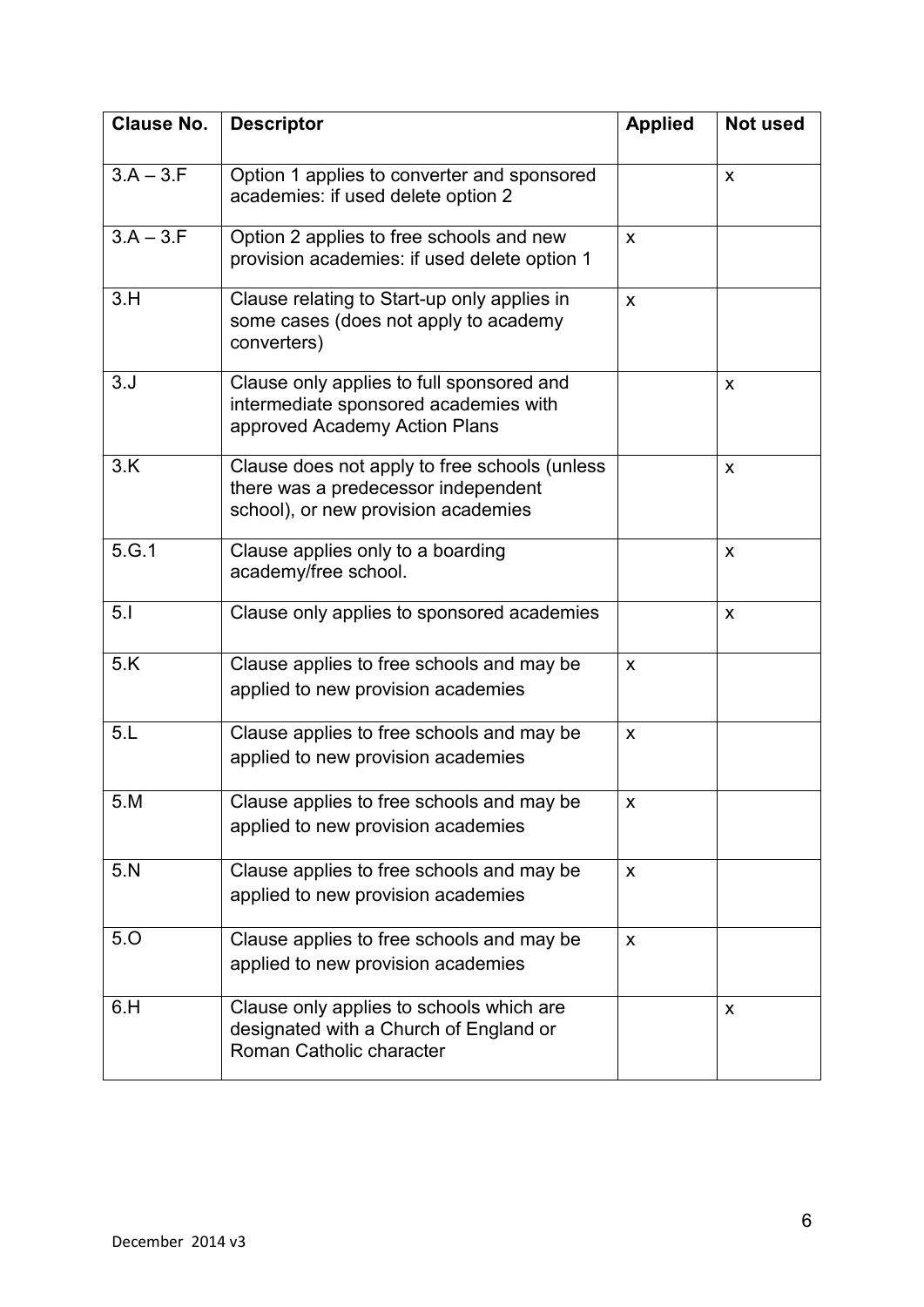**Please identify any other variations from the model that apply to this academy (e.g. clauses relating to PFI, or any required because the multi academy trust includes academies designated with different religious characters, or a mixture of those designated with a religious character, and those which are not):**

**Additional clauses will be supplied by your project lead if needed.**

| <b>Descriptor</b> | <b>Clause</b> | <b>Applied</b> | Not used |
|-------------------|---------------|----------------|----------|
|                   | No.           |                |          |
|                   |               |                |          |
|                   |               |                |          |
|                   |               |                |          |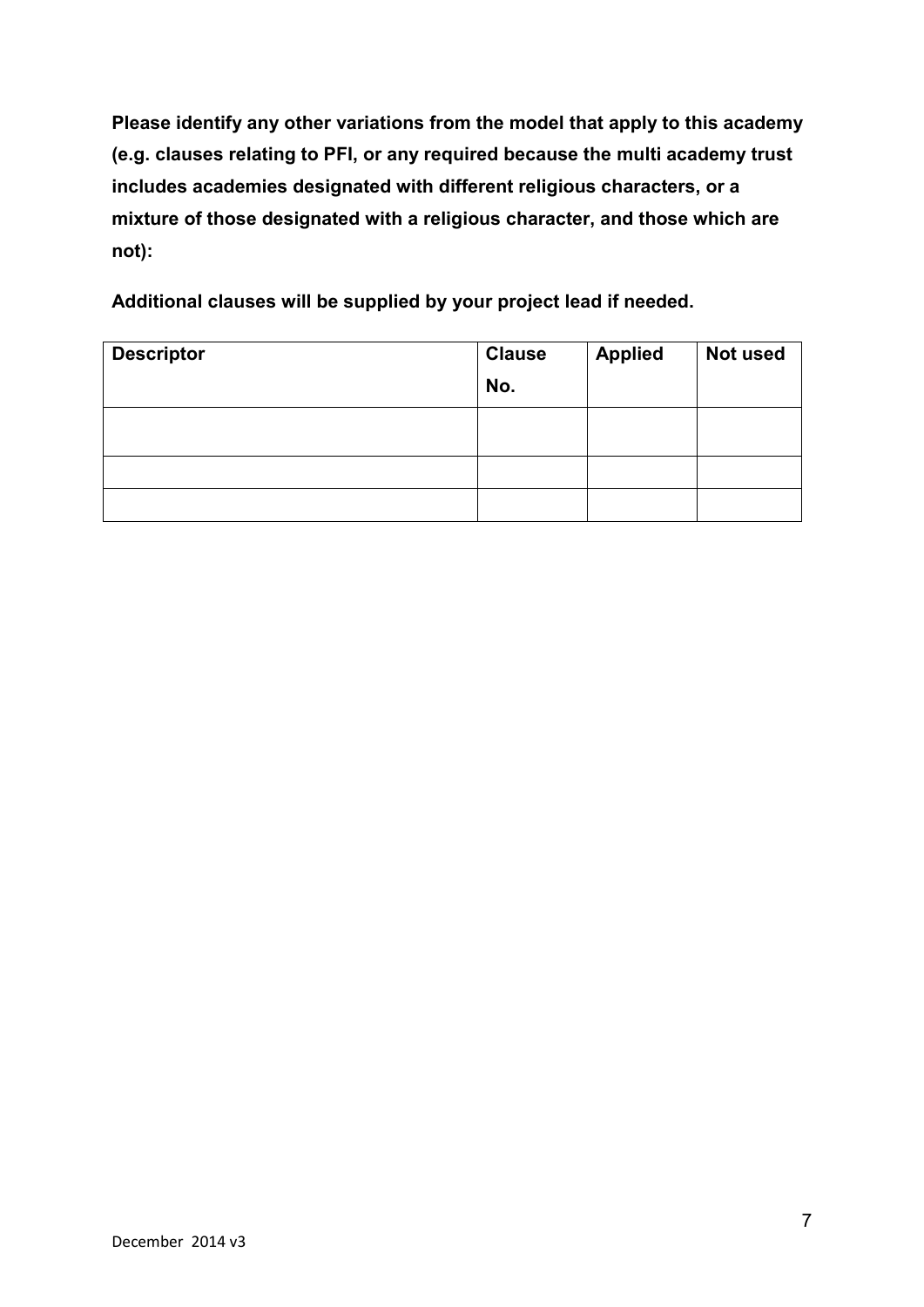# <span id="page-7-0"></span>**1. ESTABLISHING THE ACADEMY**

1.A This Agreement made between the Secretary of State for Education and Knowledge School Trust is supplemental to the master funding agreement made between the same parties and dated March 2015 (the "**Master Agreement**").

## <span id="page-7-1"></span>**Definitions and interpretation**

- 1.B Except as expressively provided in this Agreement words and expressions defined in the Master Agreement will have those same meanings in this Agreement.
- 1.C The following capitalised words and expressions will have the following meanings:

"The **Academy**" means the Rugby Free Primary School .

"**SEN**" means Special Educational Needs and the expressions "**special educational needs**" and "**special educational provision**" have the meaning set out in sections 20(1) and 21(2) of the Children and Families Act 2014.

"**Start-Up Period**" means up to 7 Academy Financial Years and covers the period up to and including the first Academy Financial Year in which all age groups are present at the Academy (that is, all the pupil cohorts relevant to the age range of the Academy will have some pupils present).

"**Termination Notice**" means a notice sent by the Secretary of State to the Academy Trust, terminating this Agreement on the date specified in the notice.

"**Termination Warning Notice**" means a notice sent by the Secretary of State to the Academy Trust, stating his intention to terminate this Agreement.

- 1.D The Interpretation Act 1978 applies to this Agreement as it applies to an Act of Parliament.
- 1.E Reference in this Agreement to clauses and annexes will, unless otherwise stated, be to clauses and annexes to this Agreement.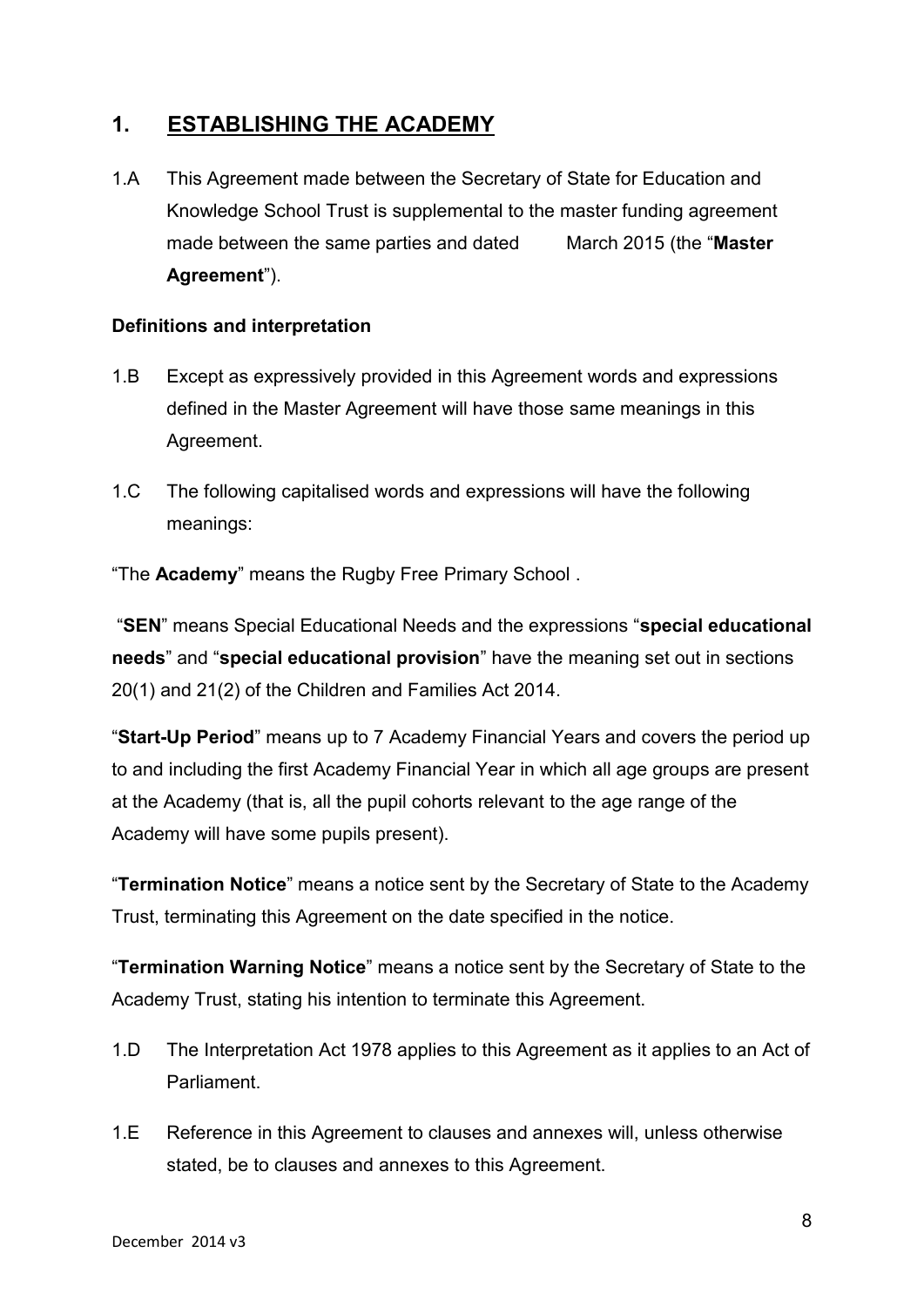# <span id="page-8-0"></span>**The Academy**

- 1.F The Academy is a Free School as defined in clause 1.4 of the Master Agreement.
- 1.G The Academy Trust will establish and maintain the Academy in accordance with the Master Agreement and this Agreement.
- 1.H The Academy Trust will open the Academy on 4 September 2015.
- 1.I The Academy Trust must ensure that so far as is reasonably practicable and consistent with clause 2.X of this Agreement and the Equality Act 2010, the policies and practices adopted by the Academy (in particular regarding curriculum, uniform and school food) enable pupils of all faiths and none to play a full part in the life of the Academy, and do not disadvantage pupils or parents of any faith or none. For the avoidance of doubt, this requirement applies irrespective of the proportion of pupils of any faiths or none currently attending or predicted to join the school.

# <span id="page-8-1"></span>**2. RUNNING OF THE ACADEMY**

# <span id="page-8-2"></span>**Teachers and staff**

- 2.A Subject to clause 2.4 of the Master Agreement, 7.A of this Agreement and section 67 of the Children and Families Act 2014, the Academy Trust may, in accordance with any relevant Guidance, employ anyone it believes is suitably qualified or is otherwise eligible to plan and prepare lessons and courses for pupils, teach pupils, and assess and report on pupils' development, progress and attainment.
- 2.A.1 Not used

# <span id="page-8-3"></span>**Pupils**

2.B The planned capacity of the Academy is 420 in the age range 4-11. The Academy will be an all ability inclusive school.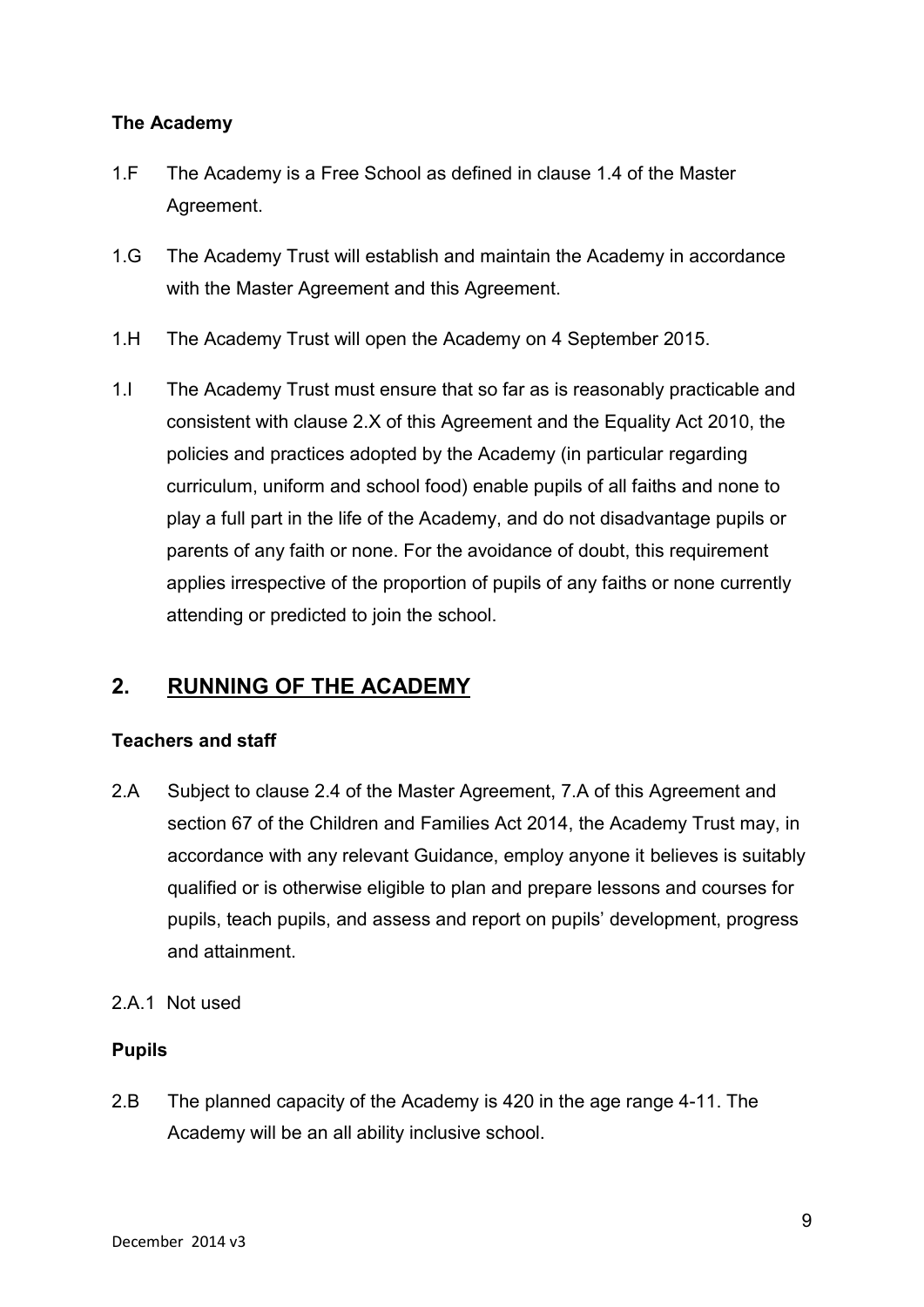## <span id="page-9-0"></span>**SEN unit**

- 2.C Not used
- 2.D Not used

#### <span id="page-9-1"></span>**Charging**

2.E Not used

#### <span id="page-9-2"></span>**Admissions**

- 2.F Subject to clauses 2.K– 2.L the Academy Trust will act in accordance with, and will ensure that its Independent Appeal Panel is trained to act in accordance with, the School Admissions Code and School Admission Appeals Code published by the DfE (the "Codes") and all relevant admissions law as they apply to foundation and voluntary aided schools, and with equalities law. Reference in the Codes or legislation to "admission authorities" will be deemed to be references to the Academy Trust.
- 2.G Not used
- 2.H The Academy Trust must participate in the local Fair Access Protocol. The Academy Trust must participate in the coordinated admission arrangements operated by the LA in whose area the Academy is situated. If the Academy is a free school, the Academy Trust is not required to participate in coordination for its first intake of pupils.
- 2.I The Academy Trust may determine admission arrangements (subject to consultation in line with the Codes) that give priority for admission to children attracting the Pupil Premium, including the service premium (the "pupil premium admission criterion"), but not above looked-after children and previously looked-after children.
- 2.J Where the Academy Trust applies the pupil premium admission criterion, it must provide information in its admission arrangements about eligibility for the premiums.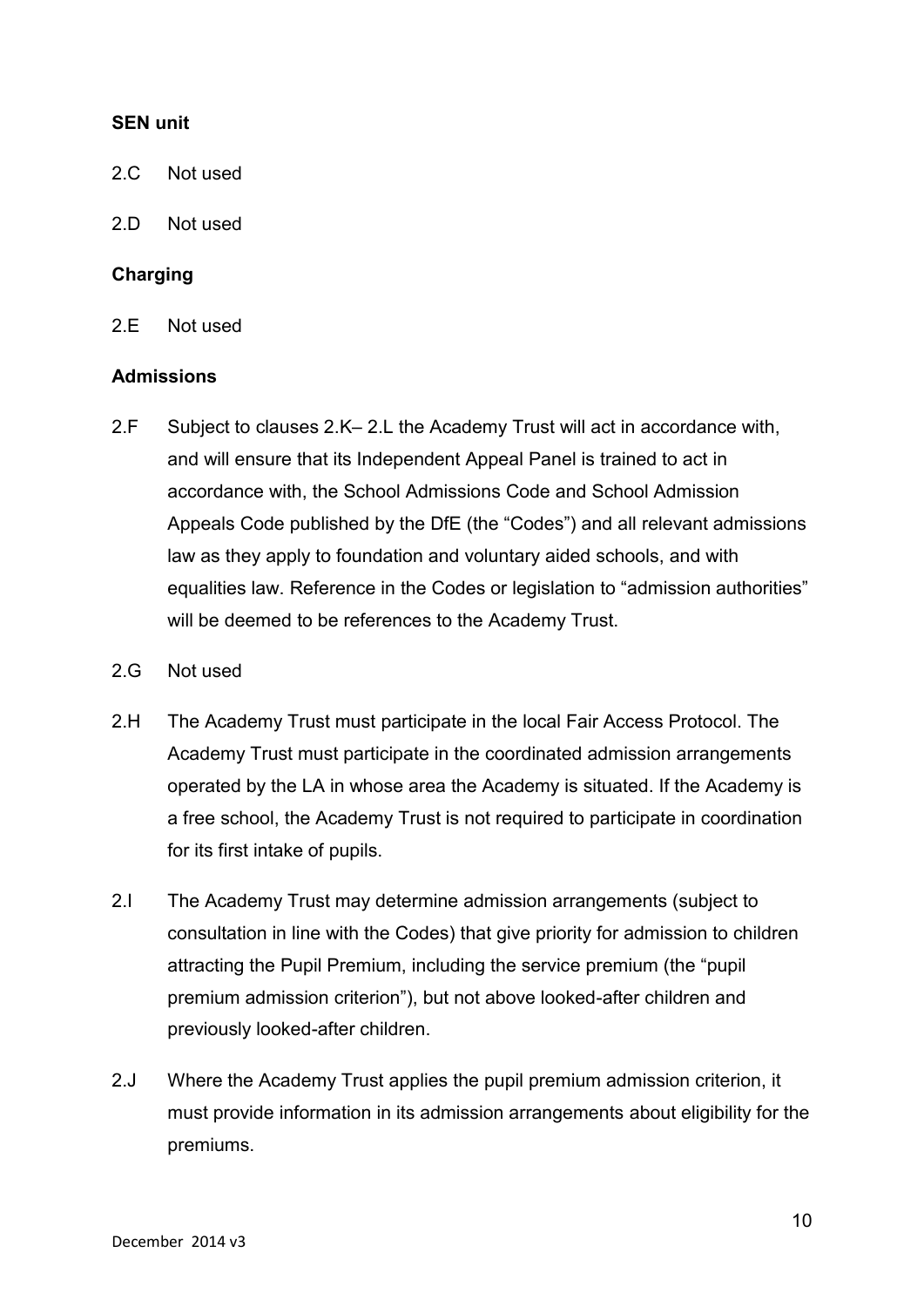- 2.K For the purposes of applying the pupil premium admission criterion only, sections 1.9(f) and 2.4(a) of the School Admissions Code do not apply insofar as they prevent admission authorities from giving priority to children according to the financial or occupational status of parents or using supplementary forms that ask for:
	- a) any personal details about their financial status; or
	- b) whether parents are serving in the UK armed forces or were serving in the UK armed forces, and are exercising parental care and responsibility for the child in question.
- 2.L The Secretary of State may:
	- a) direct the Academy Trust to admit a named pupil to the Academy:
		- i. following an application from an LA including complying with a school attendance order as defined in section 437 of the Education Act 1996. Before doing so the Secretary of State will consult the Academy Trust; or
		- ii. where in relation to a specific child or children the Academy Trust has failed to act in accordance with the Codes or this Agreement or has otherwise acted unlawfully; or
	- b) direct the Academy Trust to amend its admission arrangements where they do not comply with the Codes or this Agreement, or are otherwise unlawful.
- 2.M Not used
- 2.N Not used
- 2.O Not used
- 2.P The Academy Trust must ensure that parents and 'relevant children' (as described in the **Codes**) have the right to appeal to an Independent Appeal Panel if they are dissatisfied with an admission decision of the Academy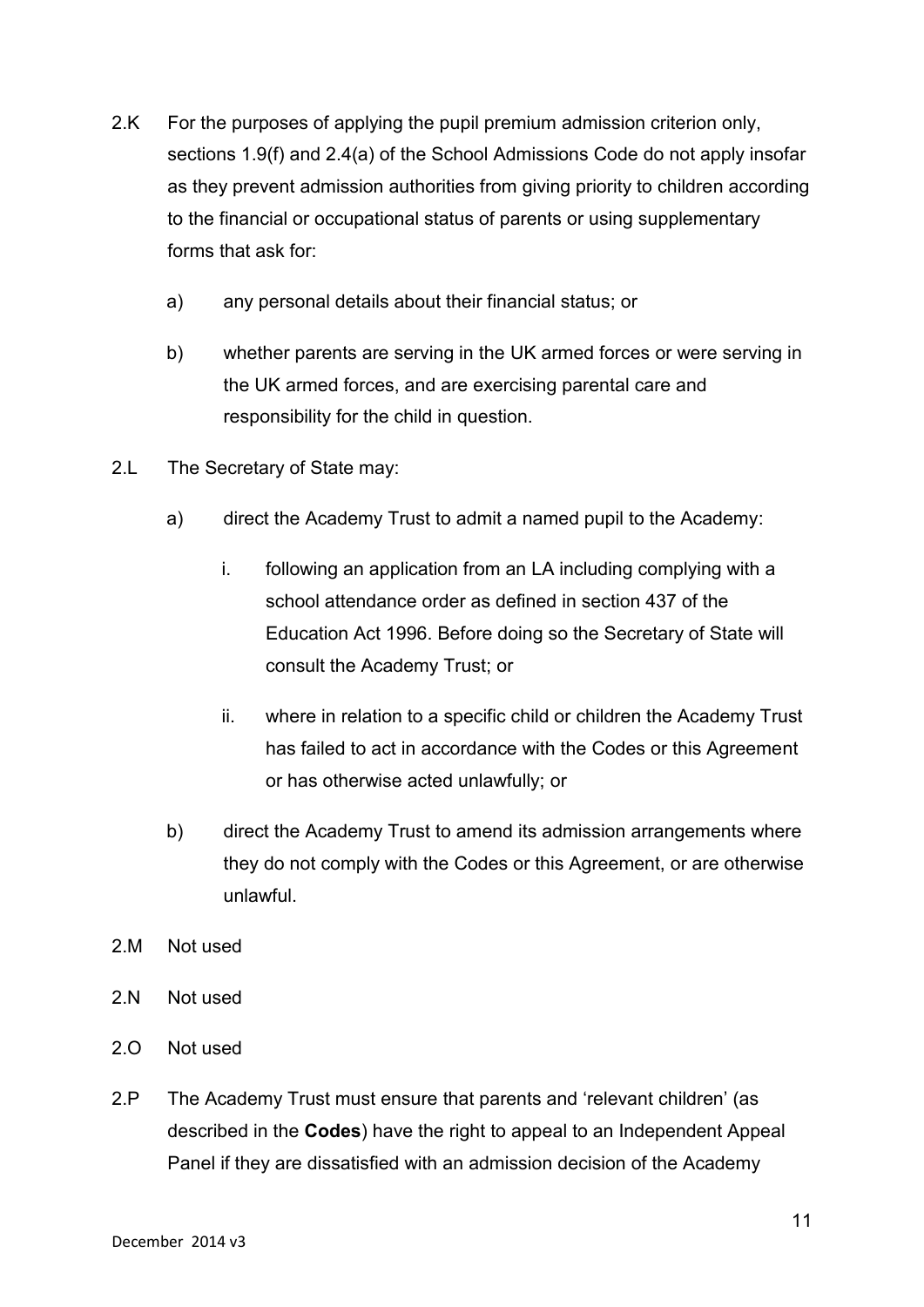Trust. The arrangements for appeals must comply with the Codes as they apply to foundation and voluntary aided schools. The determination of the appeal panel is binding on all parties.

- 2.Q Subject to clause 2.R, the meaning of "**relevant area**" for the purposes of consultation requirements in relation to admission arrangements is that determined by the relevant LA for maintained schools in the area in accordance with the Education (Relevant Areas for Consultation on Admission Arrangements) Regulations 1999.
- 2.R If the Academy does not consider the relevant area determined by the LA for the maintained schools in the area to be appropriate, it must apply to the Secretary of State by 1 August before the academic year in question for a determination of the appropriate relevant area for the Academy, setting out the reasons for this view. The Secretary of State will consult the Academy Trust and the LA in whose area the Academy is situated in reaching a decision.
- 2.S The Office of the Schools Adjudicator ("**OSA**") will consider objections to the Academy's admission arrangements (except objections against the agreed variations from the Codes specified at clause 2.K, over which it has no jurisdiction). The Academy Trust must therefore make it clear, when determining the Academy's admission arrangements, that objections should be submitted to the OSA. The OSA's determination of an objection is binding on the Academy and the Academy Trust must make appropriate changes to its admission arrangements as quickly as possible.
- 2.T Not used.

#### <span id="page-11-0"></span>**Curriculum**

- 2.U The Academy Trust must provide for the teaching of religious education and a daily act of collective worship at the Academy.
- 2.V The Academy Trust must comply with section 71(1)-(6) and (8) of the School Standards and Framework Act 1998 as if the Academy were a community,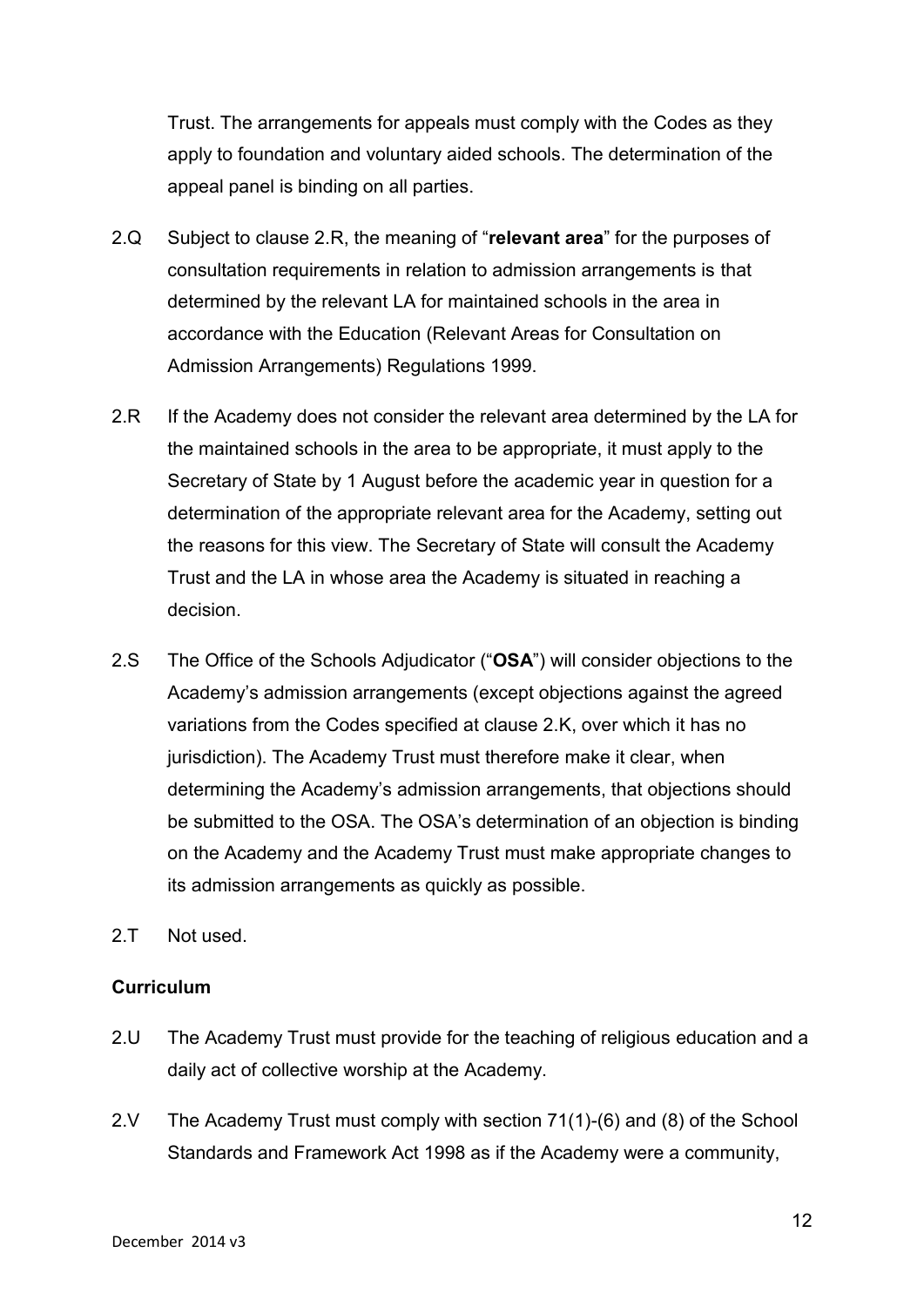foundation or voluntary school, and as if references to "religious education" and "religious worship" in that section were references to the religious education and religious worship provided by the Academy in accordance with clause 2.X.

- 2.W Not used
- 2.X Subject to clause 2.V, **where the Academy has not been designated with a religious character** (in accordance with section 124B of the School Standards and Framework Act 1998 or further to section 6(8) of the Academies Act 2010):
	- a) provision must be made for religious education to be given to all pupils at the Academy in accordance with the requirements for agreed syllabuses in section 375(3) of the Education Act 1996 and paragraph 2(5) of Schedule 19 to the School Standards and Framework Act 1998;
	- b) the Academy must comply with section 70(1) of, and Schedule 20 to, the School Standards and Framework Act 1998 as if it were a community, foundation or voluntary school which does not have a religious character, except that paragraph 4 of that Schedule does not apply. The Academy may apply to the Secretary of State for consent to be relieved of the requirement imposed by paragraph 3(2) of that Schedule.

#### 2.Y Not used

2.Z The Academy Trust must have regard to any Guidance, further to section 403 of the Education Act 1996, on sex and relationship education to ensure that children at the Academy are protected from inappropriate teaching materials and that they learn the nature of marriage and its importance for family life and for bringing up children. The Academy Trust must also have regard to the requirements in section 405 of the Education Act 1996, as if the Academy were a maintained school.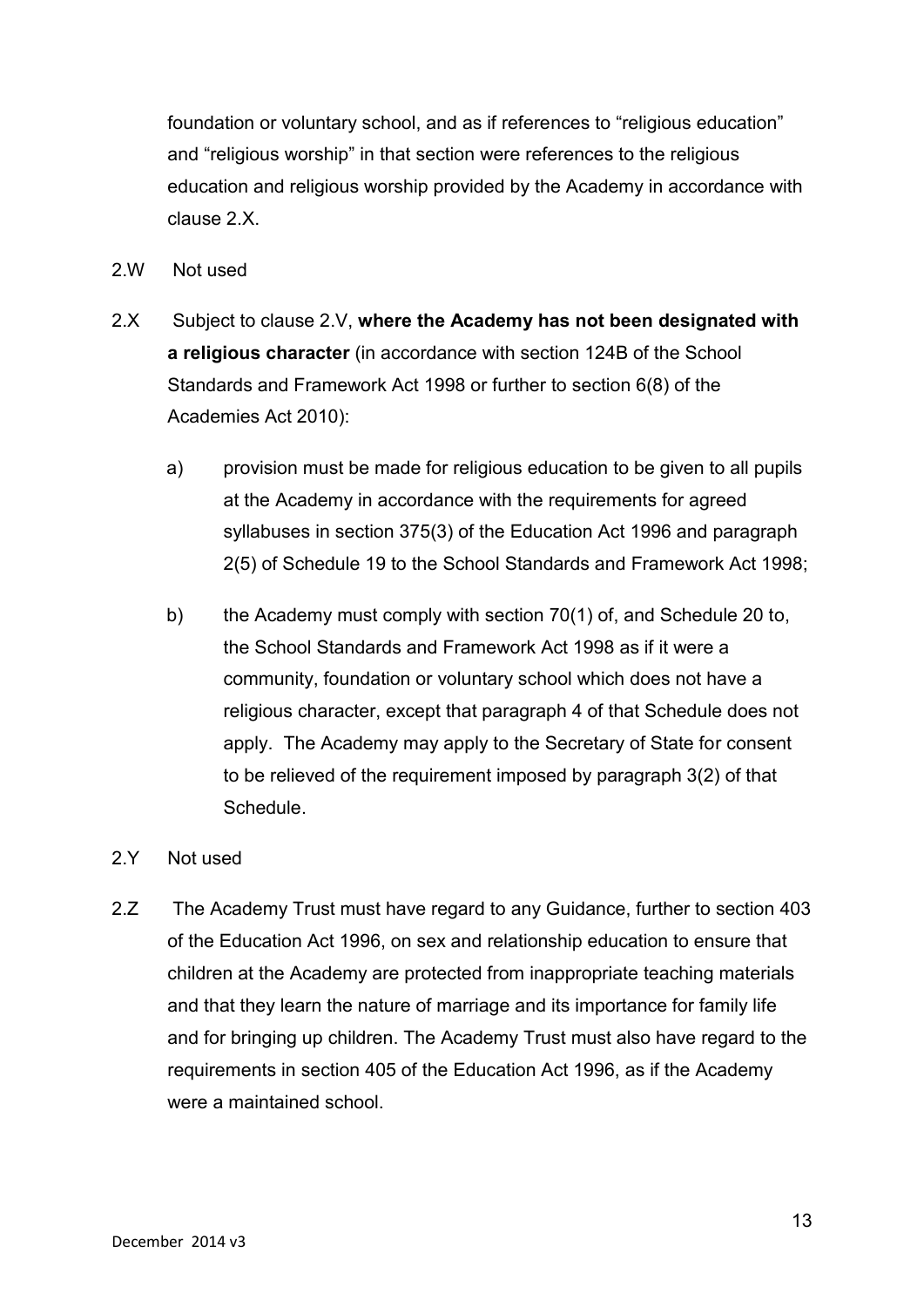2.AA The Academy Trust must prevent political indoctrination, and secure the balanced treatment of political issues, in line with the requirements for maintained schools set out in the Education Act 1996, and have regard to any Guidance.

# <span id="page-13-0"></span>3. **GRANT FUNDING**

# <span id="page-13-1"></span>**Calculation of GAG**

- 3.A Subject to clause 3.C, the basis of the pupil number count for the purposes of determining GAG for an Academy Financial Year will be the Academy Trust's most recent estimate provided in accordance with clause 3.B.
- 3.B The Secretary of State will, in advance of each Academy Financial Year for the Academy, request that the Academy Trust provides an estimate of the number of pupils on roll in the following September for the purposes of determining GAG for an Academy Financial Year. The Academy Trust must provide the requested estimate to the Secretary of State as soon as reasonably practicable.
- 3.C In the Academy Financial Year which immediately follows the Academy Financial Year in which all planned year groups will be present at the Academy (that is, all the pupil cohorts relevant to the age range of the Academy will have some pupils present), the basis of the pupil number count for the purpose of determining GAG will no longer be the estimate provided in accordance with clause 3.B, but in that and all following Academy Financial Years will be determined in accordance with clause 3.F.
- 3.D For any Academy Financial Year in which GAG for the Academy has been calculated in accordance with clauses 3.A and 3.B, an adjustment may be made to the following Academy Financial Year's formula funding element of GAG for the Academy to recognise any variation from that estimate. The Secretary of State may for this purpose use the Census for the relevant month (determined at the Secretary of State's discretion) for the Academy Financial Year in question as a means of determining pupil numbers. The additional or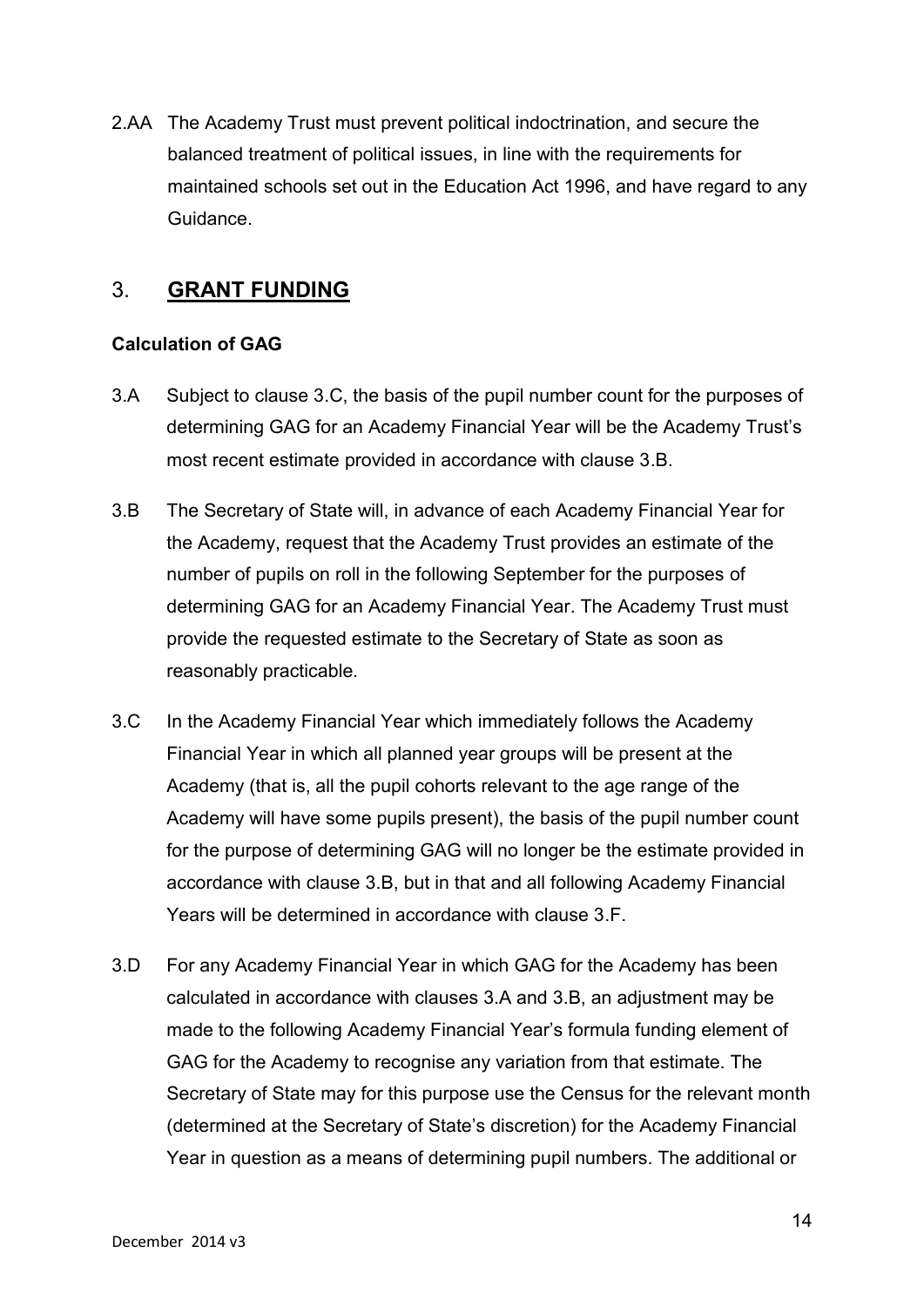clawed-back grant will be only the amount relevant to the number of pupils above or below that estimate.

- 3.E Not used
- 3.F For Academy Financial Years which immediately follow the Academy Financial Year in which all planned year groups will be present at the Academy, the basis of the pupil count for determining GAG will be:
	- a) for pupils in Year 11 and below, the Schools Census which is used to fund maintained schools for the financial year overlapping with the Academy Financial Year in question; and
	- b) for pupils in Year 12 and above, the formula which is in use at the time for maintained schools
- 3.G The Secretary of State may, at his discretion, adjust the basis of the pupil count to take account of any diseconomies of scale which may affect the Academy if it is operating below the planned capacity in clause 2.B. If such an adjustment is made in any Academy Financial Year, this will not change the basis of the pupil count for calculating the following Academy Financial Year's GAG. If the Secretary of State has indicated that additional grant may be payable in such circumstances, the Academy Trust will bid for this additional grant based on need and providing appropriate supporting evidence. The Secretary of State may accept or refuse the bid at his discretion.
- 3.H The Secretary of State may pay a further element of GAG to the Academy Trust during the Start-Up Period or during the period when year groups are present who have transferred from the Predecessor School, in order to allow the Academy to:
	- a) purchase a basic stock of teaching and learning materials (including library books, text books, software, stationery, science equipment and equipment for physical education) and other consumable materials; and
	- b) meet the costs associated with the recruitment and induction of additional staff.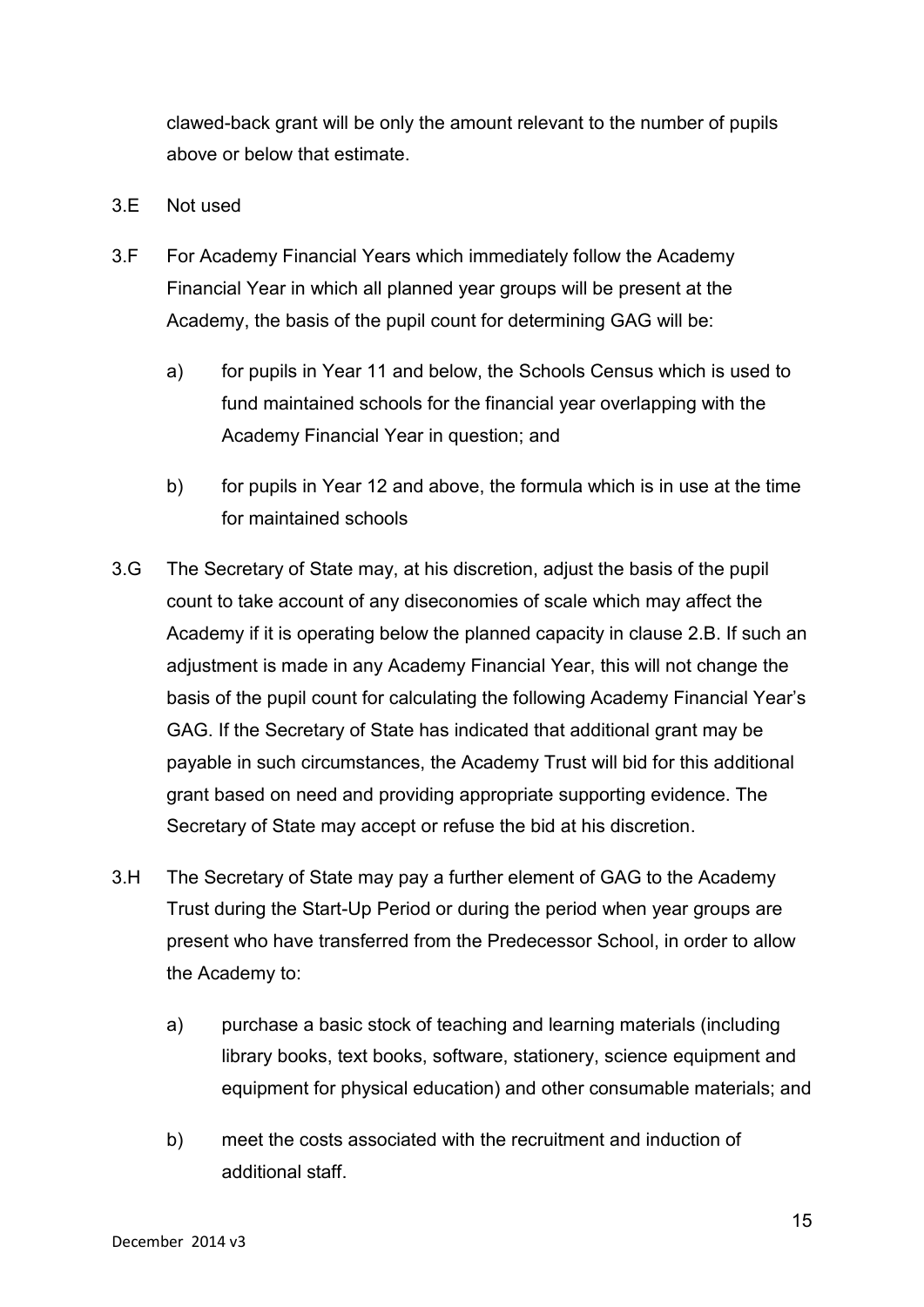After the Start-Up Period these costs will be met through the ordinary GAG.

3.I The Secretary of State recognises that if a Termination Notice or a Termination Warning Notice is served, or the Master Agreement is otherwise terminated, the intake of new pupils during the notice period may decline and therefore payments based on the number of pupils attending the Academy may be insufficient to meet the Academy's needs. In these circumstances the Secretary of State may pay a larger GAG in the notice period, to enable the Academy to operate effectively.

## <span id="page-15-0"></span>**Other relevant funding**

- 3.J Not used
- 3.K Not used

# **Carrying forward of funds**

3.L Any additional grant made in accordance with clause 3.I, for a period after the Secretary of State has served a Termination Notice or a Termination Warning Notice under this Agreement, or otherwise terminates the Master Agreement, may be carried forward without limitation or deduction until the circumstances set out in clause 3.I cease to apply or the Academy closes.

# <span id="page-15-1"></span>4. **LAND**

"**Debt**" means an amount equal to 100% of the Land Value;

"**Discharge Process**" means the removal of:

- i. the Legal Charge registered with Companies House against the Academy Trust;
- ii. the Legal Charge from the charges register at the Land Registry against the title for the Land;
- iii. the restriction in the proprietorship register referred to in clause  $4.C(a)$ ; and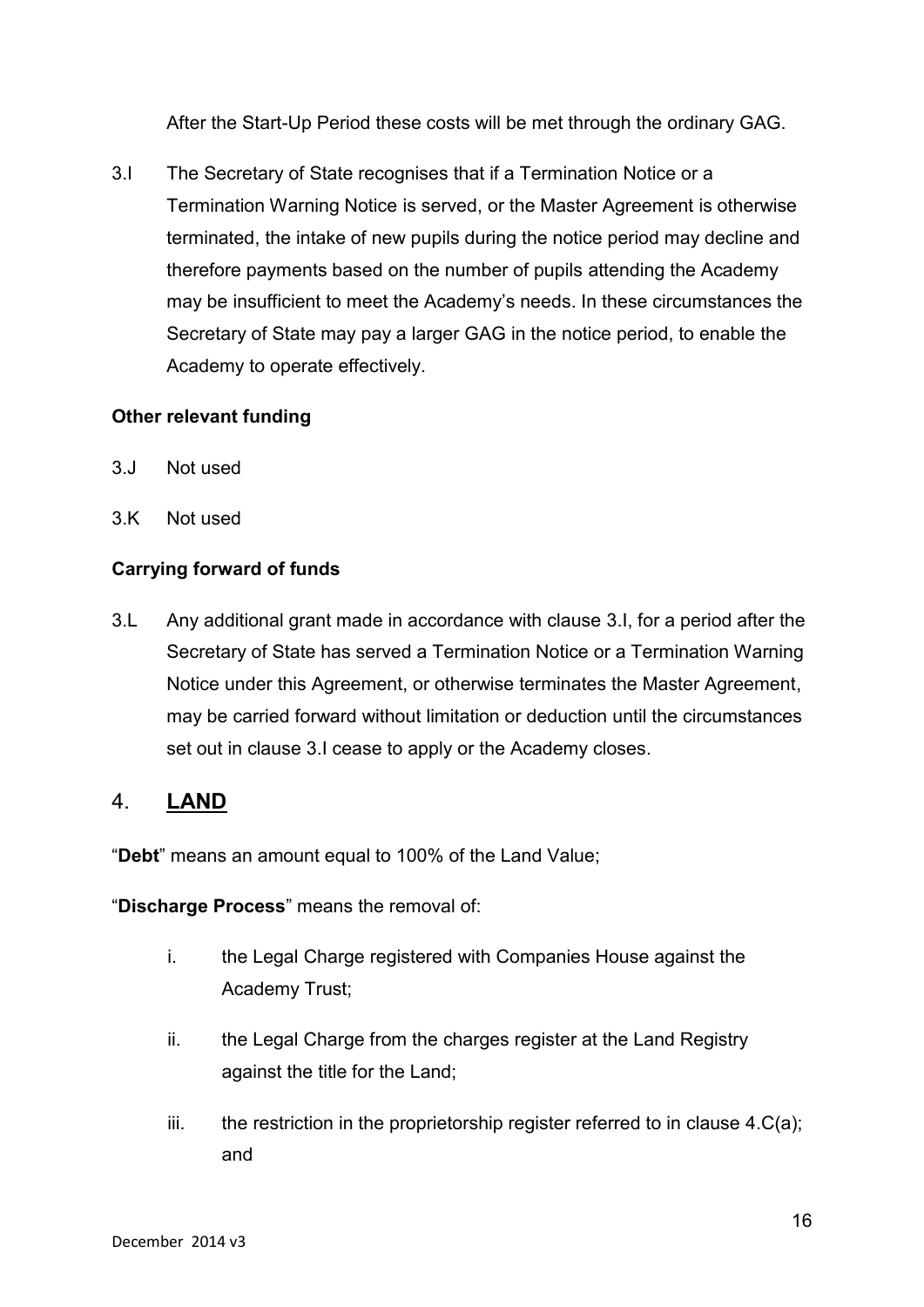iv. the notice in the proprietorship register referred to in clause 4.H(a).

"**Land**" means the land at 1 Bailey Row, Rugby CV23 0PD, being the land registered with title number WK476091, which is to be the permanent site of the Academy.

"**Land Value**" means, at any time:

- i. where the Land has been disposed of as a result of the enforcement of the Legal Charge by the Secretary of State, the proceeds of that disposal after payment of the seller's necessary and reasonable costs in connection with the disposal; or
- ii. in any other case, the Market Value.

"**Legal Charge**" means the legal charge over the Land to be entered into by the Academy Trust in favour of the Secretary of State, in a form and substance satisfactory to the Secretary of State.

"**Market Value**" means the market value (as defined in the current edition of the RICS Valuation Standards) of the relevant part of the Land as determined by a professionally qualified independent valuer.

"**Property Notice**" means any order, notice, proposal, demand or other requirement issued by any competent authority which materially affects the Academy Trust's ability to use the Land for the purposes of the Academy.

# **Debt**

- 4.A The Academy Trust must pay the Debt to the Secretary of State on termination of this Agreement or in accordance with clauses 4.J(b) or 4.Q(b)(i) or on a sale of all or part of the Land with or without the Secretary of State's consent.
- 4.B The Debt is secured by the Legal Charge.

# **Restrictions on Land transfer**

4.C The Academy Trust must: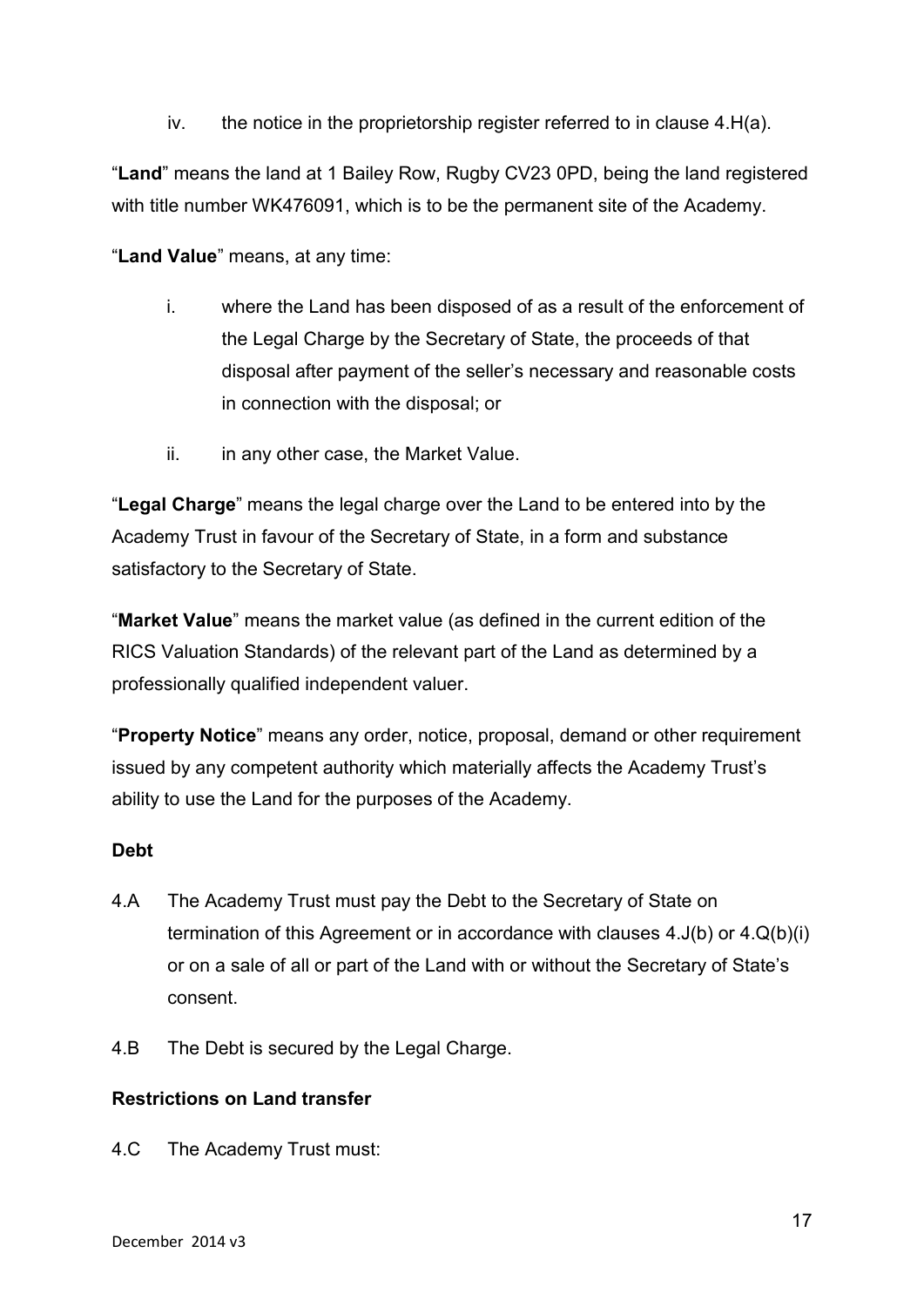- a) apply to the Land Registry using form RX1 for the following restrictions (each a "**Restriction**") to be entered in the proprietorship register for the Land by the following deadlines:
	- i. within 28 days after acquiring the Land:

"*No disposition of the registered estate by the proprietor of the registered estate is to be registered without a written consent signed by the Secretary of State for Education of Sanctuary Buildings, Great Smith Street, London SW1P 3BT*"; and

ii. within 28 days after entering into the Legal Charge:

*"No disposition of the registered estate by the proprietor of the registered estate or by the proprietor of any registered charge, not being a charge registered before the entry of this restriction, is to be registered without a written consent signed by the proprietor for the time being of the charge dated [date of charge] in favour of The Secretary of State for Education referred to in the charges register or by its conveyancer";*

- b) take any further steps required to ensure that each Restriction is entered on the proprietorship register;
- c) promptly confirm to the Secretary of State when each Restriction has been registered;
- d) if it has not registered each Restriction, allow the Secretary of State to do so in its place; and
- e) not, without the Secretary of State's consent, apply to disapply, modify, cancel or remove a Restriction, whether by itself, a holding company, a subsidiary company, or a receiver, administrator or liquidator acting in the name of the Academy Trust.

# **Obligations of the Academy Trust**

4.D The Academy Trust must not, without the Secretary of State's consent: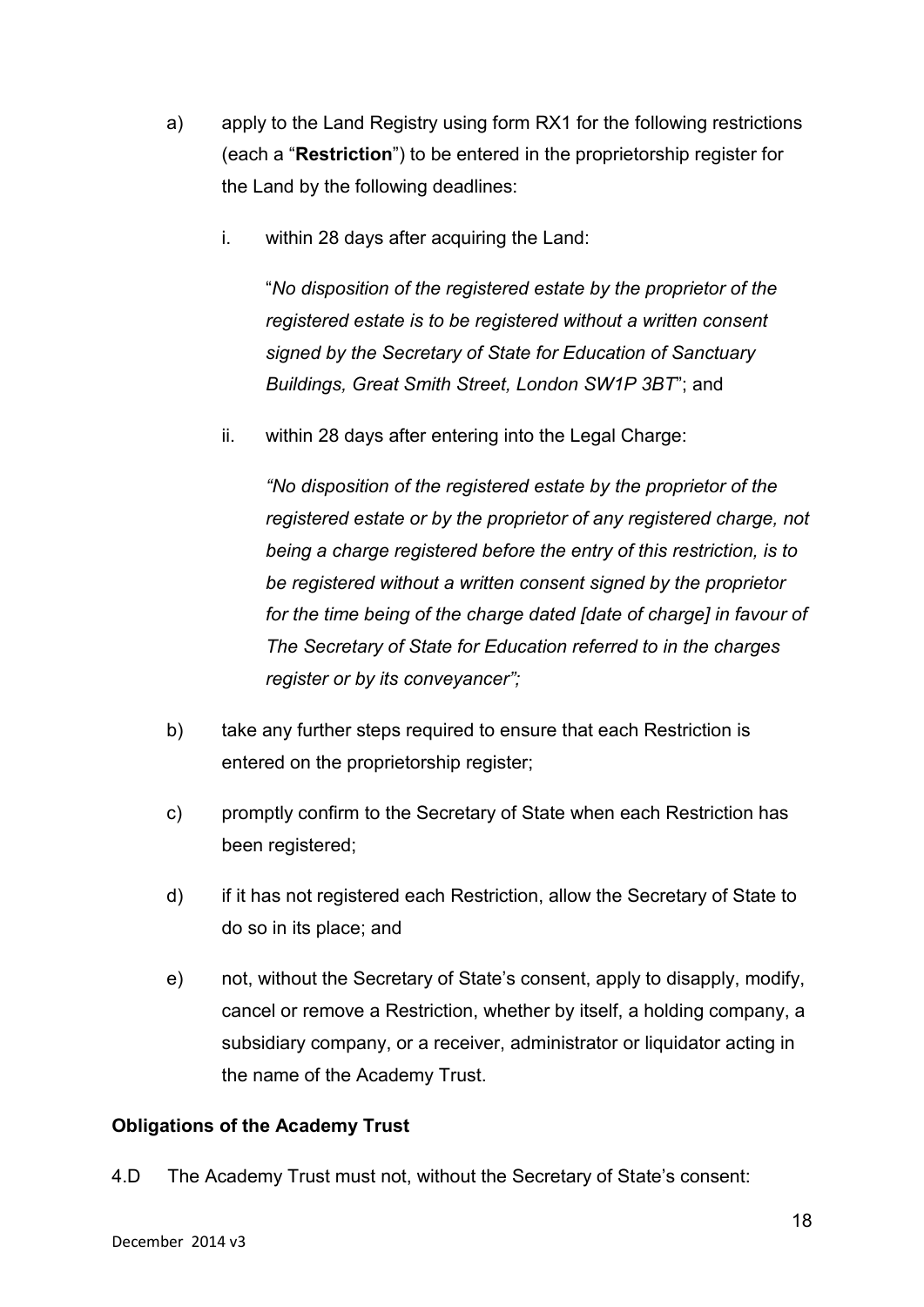- a) grant any consent or licence; or
- b) create or allow any encumbrance; or
- c) part with or share possession or occupation; or
- d) enter into any onerous or restrictive obligations,

in respect of all or part of the Land.

4.E The Academy Trust must obtain the Secretary of State's consent before taking any action, including the service of any notice or waiver of any condition, under any contract relating to the acquisition of the Land.

## **Property Notices**

- 4.F If the Academy Trust receives a Property Notice, it must:
	- a) send a copy of it to the Secretary of State within 14 days, stating how the Academy Trust intends to respond to it;
	- b) promptly give the Secretary of State all the information he asks for about it;
	- c) allow the Secretary of State to take all necessary action, with or instead of the Academy Trust, to comply with it, and
	- d) use its best endeavours to help the Secretary of State in connection with it.

#### **Option**

4.G The Academy Trust grants and the Secretary of State accepts an option (the "**Option**") to acquire all or part of the Land at nil consideration. The Secretary of State may exercise the Option in writing if this Funding Agreement is terminated for any reason, or if the Academy Trust cannot use all or part of the Land as the permanent site of the Academy under clauses 4.J or 4.Q. If the Option is exercised, completion will take place 28 days after the exercise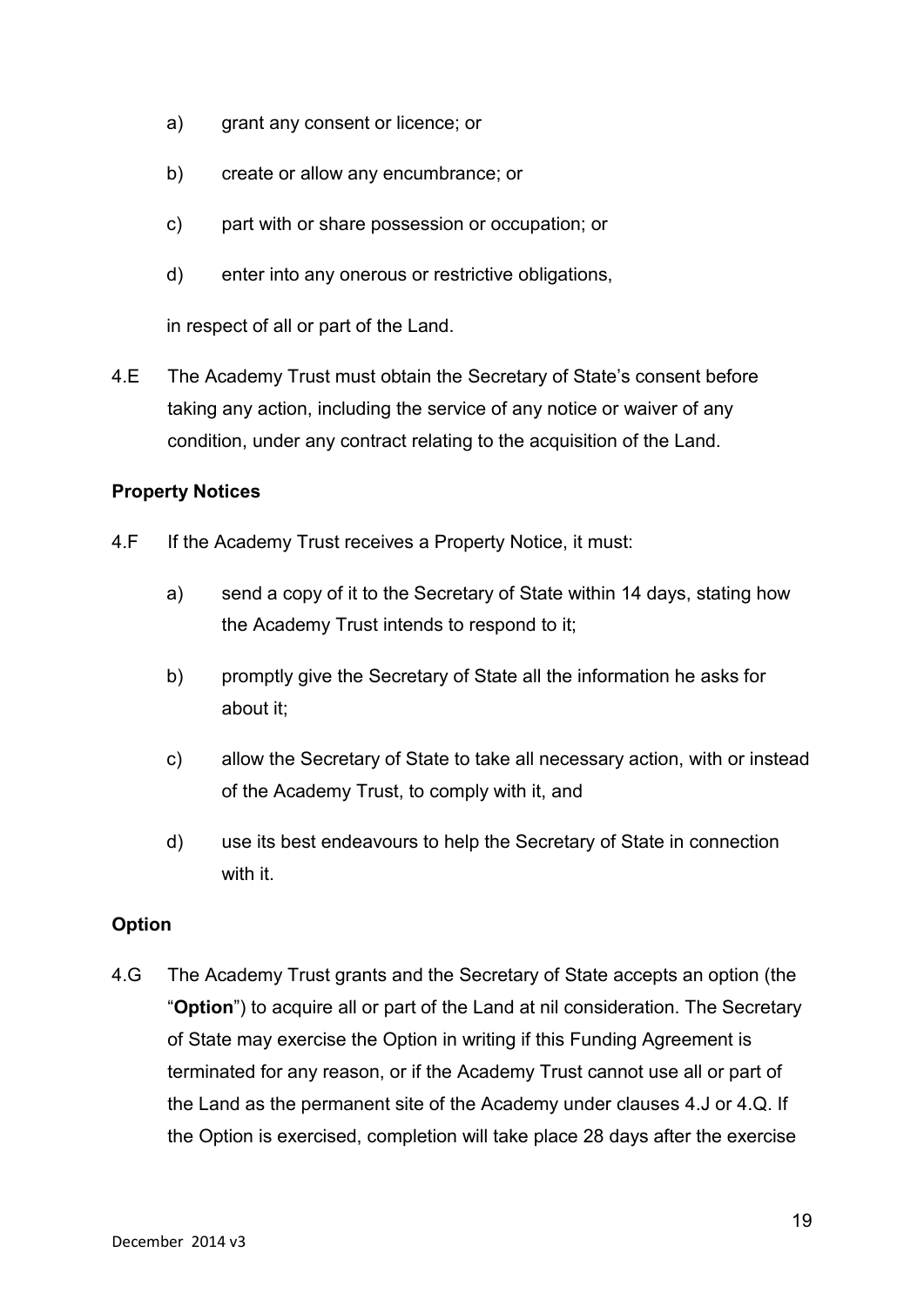date in accordance with the Law Society's Standard Conditions of Sale for Commercial Property in force at that date.

## **Option Notice**

- 4.H The Academy Trust:
	- a) must, within 14 days after acquiring the Land or, if later, after signing this Agreement, apply to the Land Registry on Form AN1 (including a copy of this Agreement) for a notice of the Option (the "**Option Notice**") to be entered in the register, taking any further steps required to have the Option Notice registered and promptly confirming to the Secretary of State when this has been done;
	- b) if it has not registered the Option Notice, agrees that the Secretary of State may apply to register it using Form UN1;
	- c) must not, without the Secretary of State's consent, apply to disapply, modify or remove the Option Notice, whether by itself, a holding company, a subsidiary company, or a receiver, administrator or liquidator acting in the name of the Academy Trust, and
	- d) must, in the case of previously unregistered land, within 14 days after acquiring the Land or, if later, after signing this Agreement, apply to register a Class C(iv) land charge in the Land Charges Registry, and send the Secretary of State a copy of the relevant entry within 7 days after registration has been completed. If the Secretary of State considers that the Academy Trust has not complied with this clause, he may apply to secure the registration.

# **Legal Charge**

- 4.I The Academy Trust must
	- a) enter into the Legal Charge:
		- i. on completion of the acquisition of the Land, if at that time the Academy Trust is an exempt charity for the purposes of the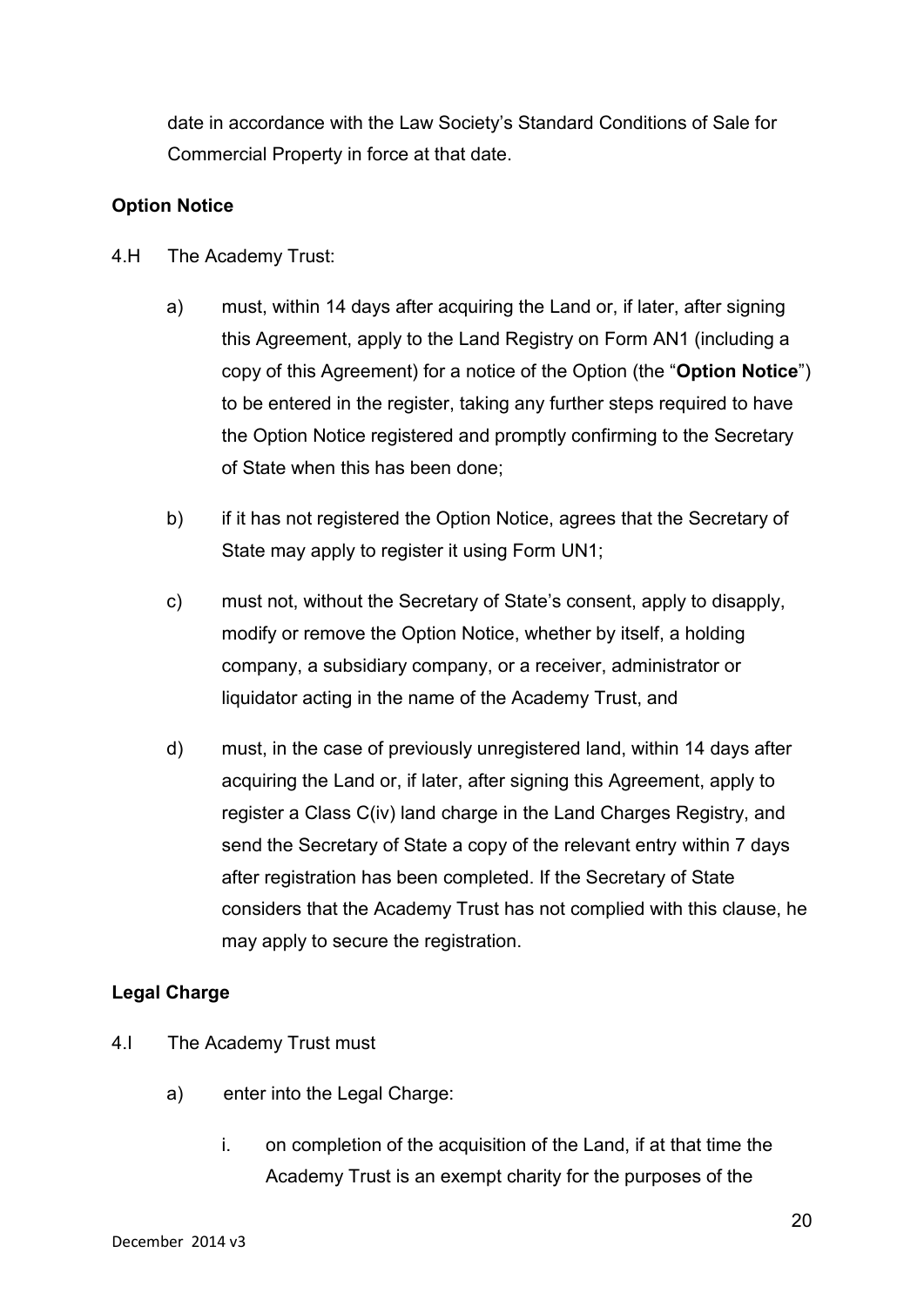Charities Act 2011, or

- ii. within two weeks after the Academy opens, if the Academy Trust is not an exempt charity for the purposes of the Charities Act 2011 when it acquires the Land;
- b) within 21 days from the date of the Legal Charge, register it with Companies House or, if required by the Secretary of State, use all reasonable endeavours to assist the Secretary of State in doing so, including signing and executing any necessary documents;
- c) within 28 days from the date of the Legal Charge, apply to the Land Registry for the Legal Charge to be entered on the charges register, taking any other steps required to have the Legal Charge registered and promptly confirming to the Secretary of State when this has been done; and
- d) if it has not registered the Legal Charge, allow the Secretary of State to register it, and use all reasonable endeavours to help register the Legal Charge, including signing and executing any necessary documents and dealing with requisitions from the Land Registry.

# **Land not used for the purposes of the Academy**

- 4.J If the Academy Trust cannot use all or part of the Land as the permanent site of the Academy but the Secretary of State agrees not to terminate this Agreement on that basis, the Secretary of State may notify the Academy Trust that:
	- a) he intends to exercise the Option to transfer the Land or the relevant part of it for nil consideration to himself or his nominee;
	- b) the Academy Trust must pay the Debt or the Market Value; and/or
	- c) the Academy Trust must sell the Land or the relevant part of it, keeping some or all of the sale proceeds to fulfil its charitable purposes by funding the purchase of an alternative permanent site for the Academy,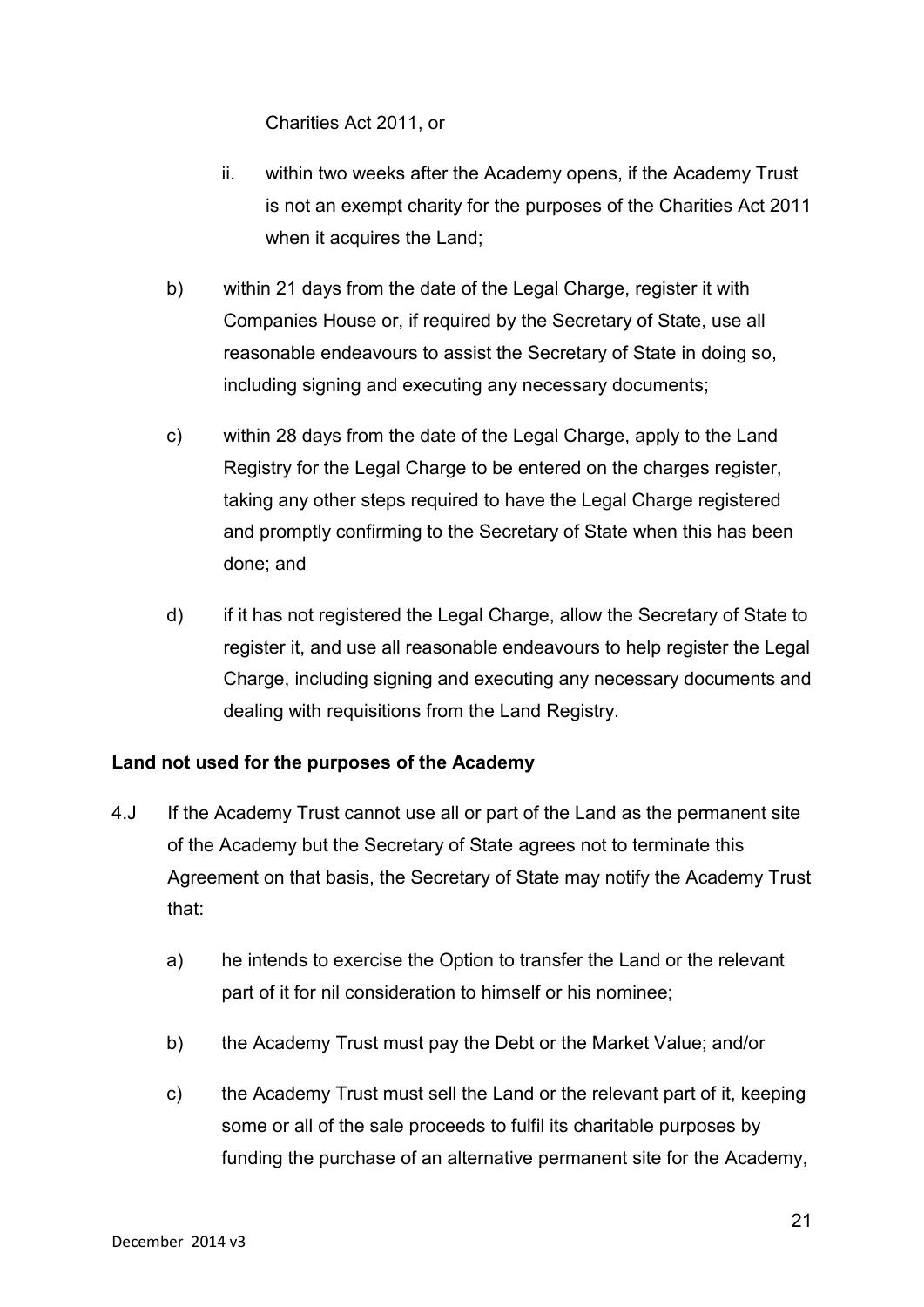and accounting to the Secretary of State for any proceeds not so used.

## **Sharing the Land**

- 4.K If:
	- a) the Academy does not reach its planned capacity, as stated in clause 2.B, within 7 Academy Financial Years; or
	- b) the Academy Trust or the Secretary of State serves notice to terminate this Agreement under clause 5.A; or
	- c) the Secretary of State considers that not all the Land is needed for the operation of the Academy at planned capacity,

#### then:

- i. the Academy Trust must share occupation of the Land with such other academy as the Secretary of State considers appropriate and enter into any legal arrangements which the Secretary of State requires for this purpose; or
- ii. the Academy Trust must sell part of the Land as required by the Secretary of State and account for the sale proceeds to the Secretary of State in part payment of the Debt, after which the Secretary of State will carry out the Discharge Process over the part of the Land that has been sold.

#### **Exercise of Rights**

- 4.L On termination of this Agreement, the Secretary of State may give notice that he intends to exercise his rights under clauses 4.G, 5.DD or 5.EE or under the Legal Charge. Any such notice must state which clause of this Agreement the Secretary of State intends to exercise, and is without prejudice to his right to exercise any other rights available to him.
- 4.M If the Secretary of State exercises the Option on termination of this Agreement, then: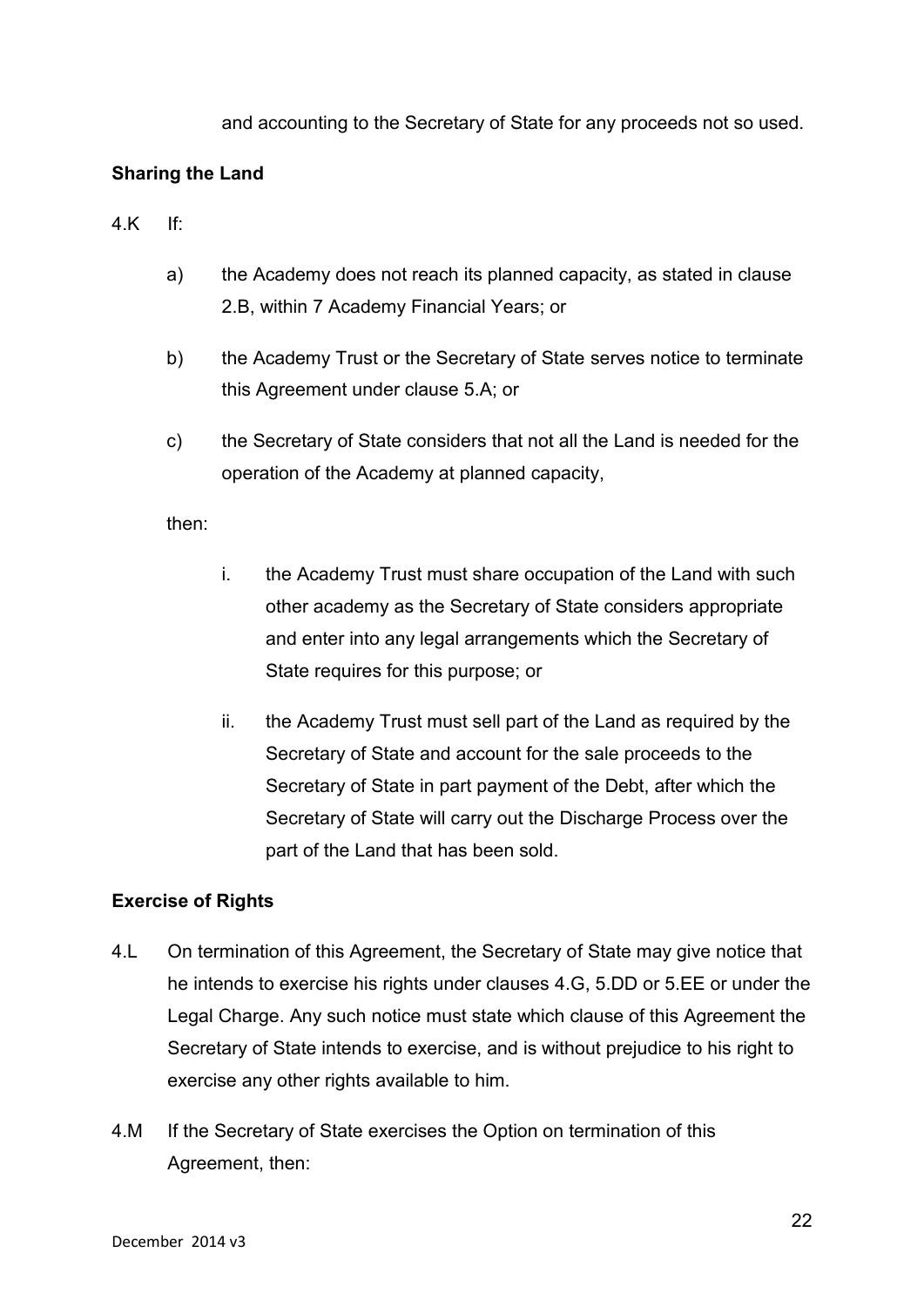- a) the Academy Trust will be deemed to have paid the Debt to the Secretary of State;
- b) the Academy Trust will be deemed to have paid to the Secretary of State a proportion of the proceeds from the sale of the Land under clause 5.DD(b); and
- c) the Secretary of State will carry out the Discharge Process;
- 4.N If the Secretary of State enforces the Legal Charge on the termination of this Agreement, then:
	- a) the Academy Trust will be deemed to have paid the Debt to the Secretary of State after the Debt has been realised by a receiver;
	- b) the Academy Trust will be deemed to have paid to the Secretary of State a proportion of the proceeds from the sale of the Land as required under clause 4.29 of the Master Agreement; and
	- c) the Secretary of State will carry out the Discharge Process.
- 4.O If, on termination of this Agreement, the Secretary of State exercises his rights under clause 5.DD, then:
	- a) the Academy Trust will be deemed to have paid the Debt to the Secretary of State; and
	- b) the Secretary of State will carry out the Discharge Process.
- 4.P If, on termination of this Agreement, the Secretary of State agrees under clause 5.EE that the Academy Trust may invest the proceeds from the sale of the Land for its charitable objects, or directs the Academy Trust to pay all or part of the sale proceeds to the relevant LA, then:
	- a) the Academy Trust will be deemed to have paid the Debt to the Secretary of State; and
	- b) the Secretary of State will carry out the Discharge Process.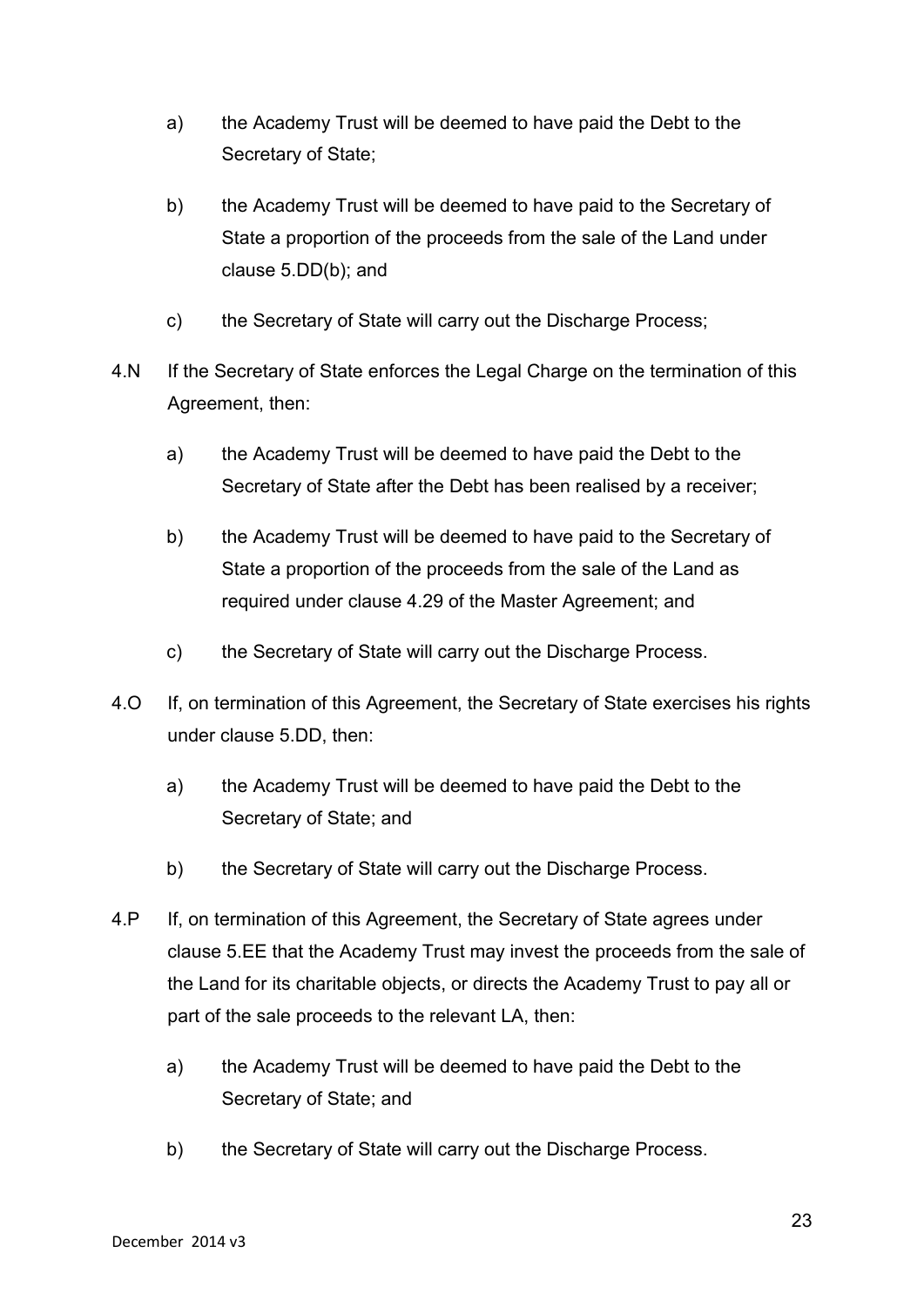- 4.Q If the Academy Trust applies to the Secretary of State for consent to sell all or part of the Land, and if the Secretary of State agrees that the Land is no longer needed or cannot be used for the purposes of the Academy, he may:
	- a) exercise the Option; or
	- b) consent to the sale subject to one or more of the following conditions:
		- i. that (notwithstanding clause 4.29 of the Master Agreement) the Academy Trust pays the Debt (or, if it proposes to sell only part of the Land, pays the Market Value of the part sold) to the Secretary of State;
		- ii. that pursuant to clause 4.29 of the Master Agreement, the Academy Trust keeps some or all of the sale proceeds for its charitable purposes, accounting to the Secretary of State for the remainder; or
		- iii. that pursuant to clause 4.30 of the Master Agreement, the Academy Trust pays all or some of the sale proceeds to the relevant LA and may reinvest all or some of the sale proceeds for its charitable purposes.
- 4.R If the Secretary of State consents to the sale of the Land, subject to any of the conditions in clause 4.Q(b):
	- a) if the Secretary of State enforces the Legal Charge, then:
		- i. the Academy Trust will be deemed to have paid the Debt to the Secretary of State after the Debt has been realised by a receiver;
		- ii. the Academy Trust will be deemed to have paid a proportion of the sale proceeds to the Secretary of State as required under clause 4.29 of the Master Agreement; and
		- iii. the Secretary of State will carry out the Discharge Process;
	- b) if all of the Land is sold and the Secretary of State agrees that the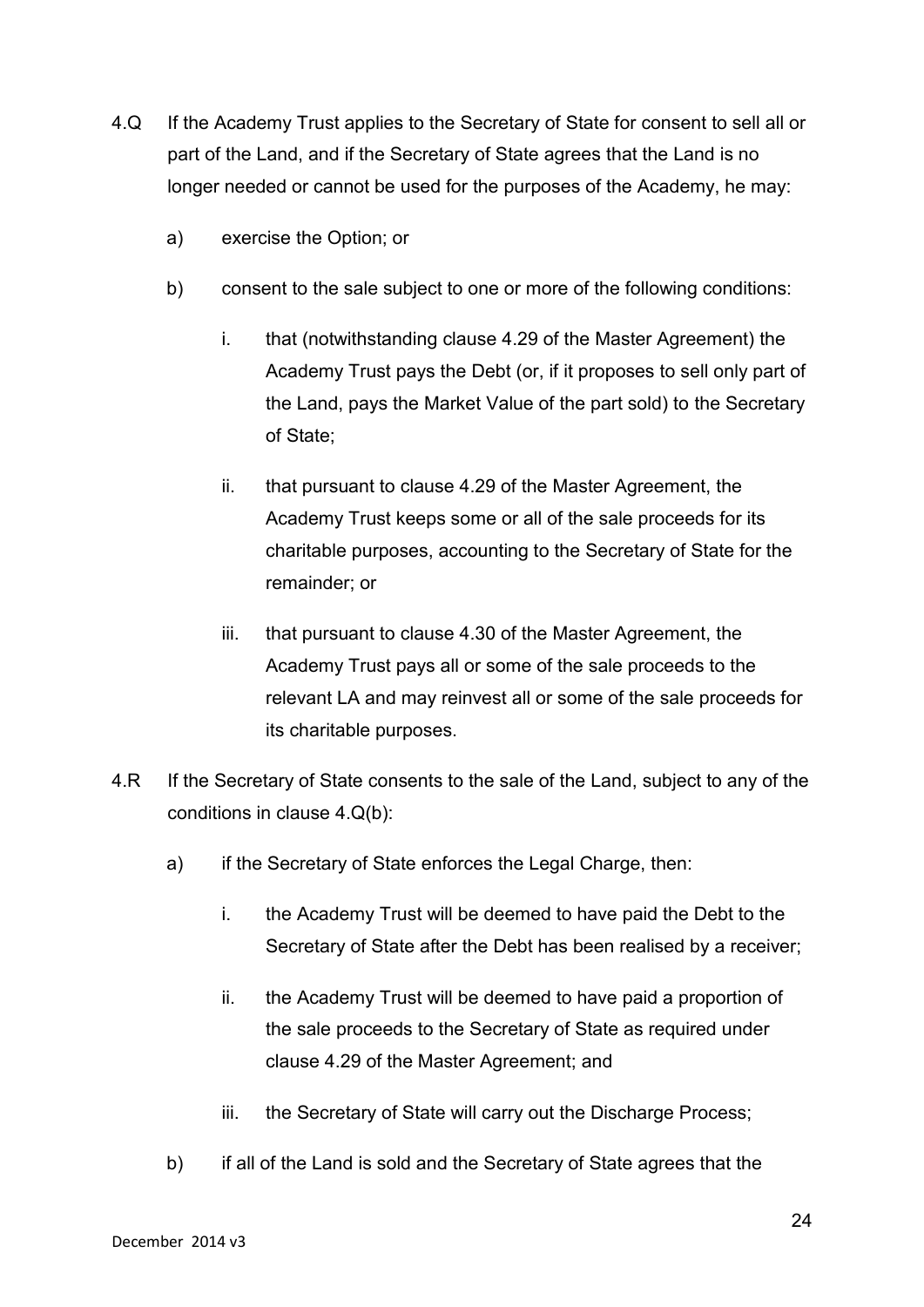Academy Trust may keep some or all of the sale proceeds for its charitable purposes, accounting to the Secretary of State for the remainder, then:

- i. the Academy Trust will be deemed to have paid the Debt to the Secretary of State;
- ii. the Academy Trust will be deemed to have paid a proportion of the sale proceeds to the Secretary of State as required under clause 4.29 of the Master Agreement; and
- iii. the Secretary of State will carry out the Discharge Process;
- c) if part of the Land is sold, and the Secretary of State agrees that the Academy Trust may keep some or all of the sale proceeds for its charitable purposes, accounting to the Secretary of State for the remainder, then:
	- i. the Academy Trust will be deemed to have paid the Debt to the Secretary of State to the extent of the Market Value;
	- ii. the Academy Trust will be deemed to have paid a proportion of the sale proceeds to the Secretary of State, as required under clause 4.29 of the Master Agreement, in relation to the relevant part of the Land; and
	- iii. the Secretary of State will carry out the Discharge Process in relation to the part of the Land which has been sold;
- d) if the Secretary of State directs the Academy Trust to pay some or all of the proceeds from the sale of the Land to the relevant LA under clause 4.30 of the Master Agreement, or agrees that the Academy Trust may reinvest the sale proceeds for its charitable purposes, the Secretary of State will carry out the Discharge Process in relation to the part of the Land which has been sold.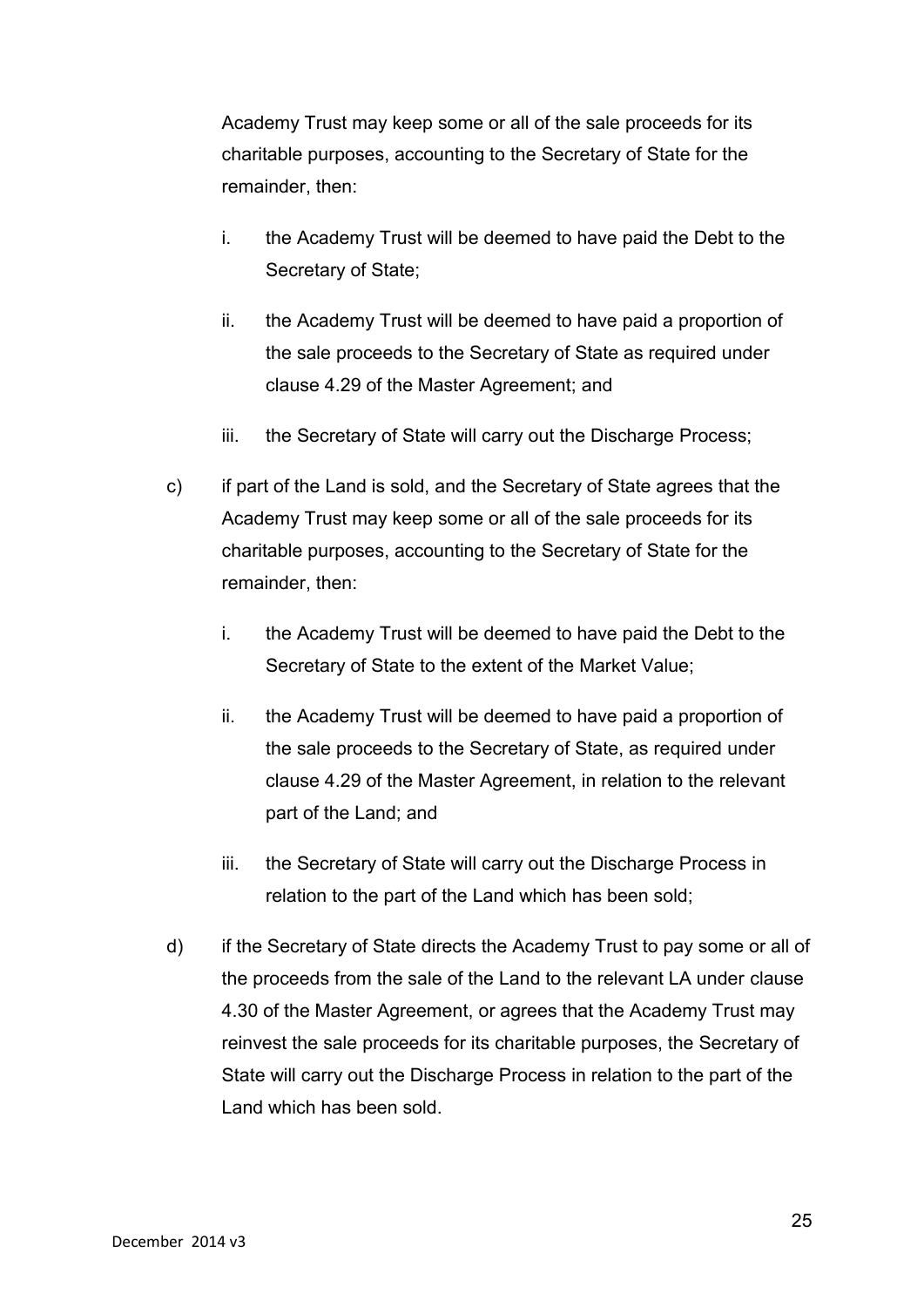- 4.S If the Secretary of State exercises the Option over all of the Land and the Academy Trust transfers all of the Land to the Secretary of State for nil consideration, then:
	- a) the Academy Trust will be deemed to have paid the Debt to the Secretary of State;
	- b) the Academy Trust will be deemed to have paid a proportion of the sale proceeds to the Secretary of State as required under clause 4.29 of the Master Agreement; and
	- c) the Secretary of State will carry out the Discharge Process.
- 4.T If the Secretary of State exercises the Option over only part of the Land, and the Academy Trust transfers that part of the Land to the Secretary of State for nil consideration, then:
	- a) the Academy Trust will be deemed to have paid the Debt to the Secretary of State to the extent of the Market Value;
	- b) Academy Trust will be deemed to have paid a proportion of the sale proceeds to the Secretary of State, as required under clause 4.29 of the Master Agreement, in relation to the part of the Land transferred, and
	- c) the Secretary of State will carry out the Discharge Process in relation to the part of the Land which has been transferred.

# **Payment of Debt**

- 4.U If the Academy Trust pays the Debt to the Secretary of State, the Secretary of State will carry out the Discharge Process.
- 4.V If the Academy Trust:
	- a) sells some or all of the Land in accordance with clause 4.Q(b), or
	- b) pays the Debt to the Secretary of State,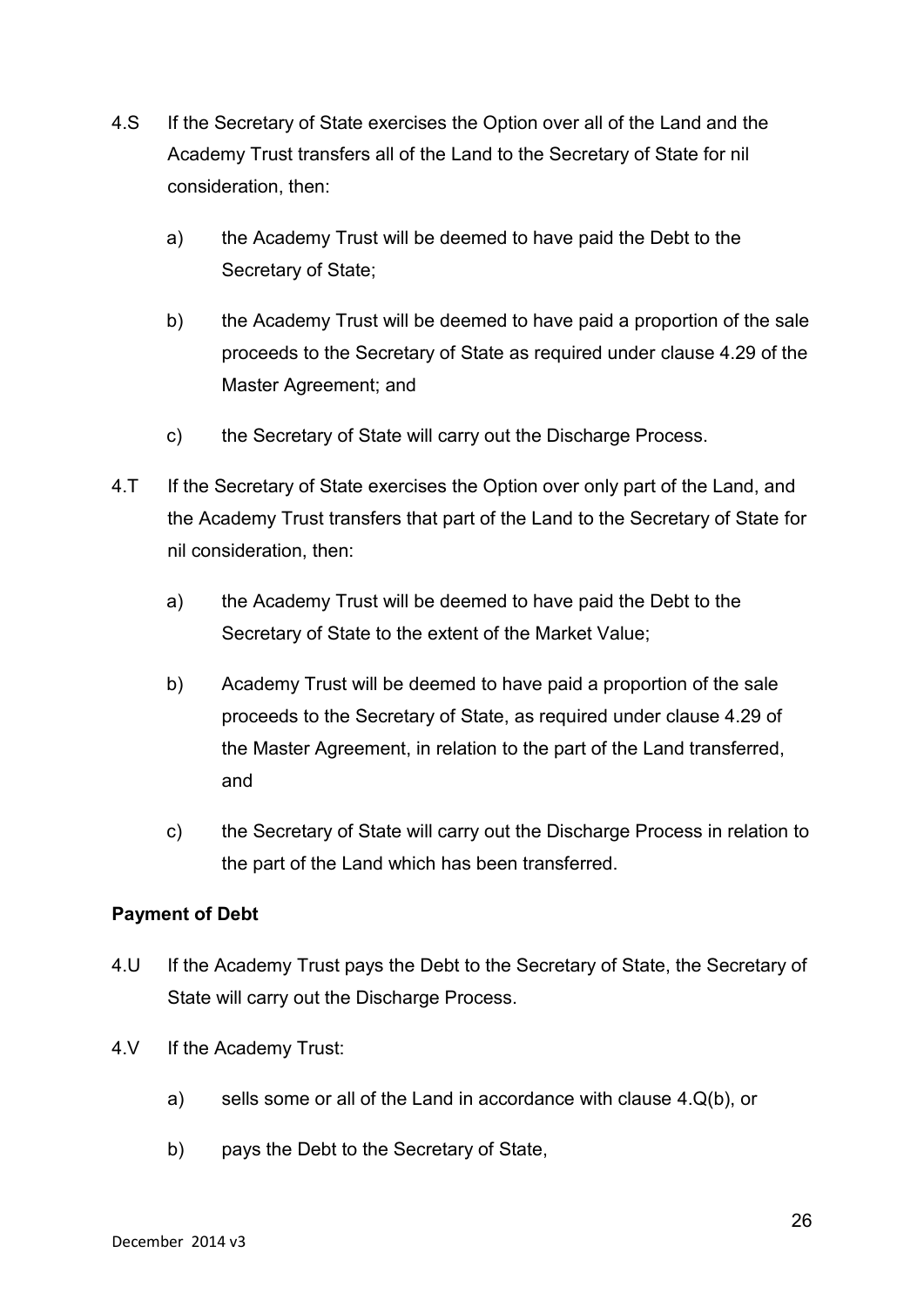it will negotiate in good faith with the Secretary of State to agree a deed of variation for this Agreement.

# <span id="page-26-0"></span>**5. TERMINATION**

#### <span id="page-26-1"></span>**Termination by either party**

5.A Either party may give at least seven Academy Financial Years' notice to terminate this Agreement. Such termination would take effect on 31 August of the relevant year.

## <span id="page-26-2"></span>**Termination Warning Notice**

- 5.B The Secretary of State may serve a Termination Warning Notice where he considers that:
	- a) the Academy Trust has breached the provisions of this Agreement or the Master Agreement; or
	- b) the standards of performance of pupils at the Academy are unacceptably low; or
	- c) there has been a serious breakdown in the way the Academy is managed or governed; or
	- d) the safety of pupils or staff is threatened, including due to breakdown of discipline.
- 5.C A Termination Warning Notice served under clause 5.B will specify:
	- a) the action the Academy Trust must take;
	- b) the date by which the action must be completed; and
	- c) the date by which the Academy Trust must make any representations, or confirm that it agrees to undertake the specified action.
- 5.D The Secretary of State will consider any representations from the Academy Trust which he receives by the date specified in the Termination Warning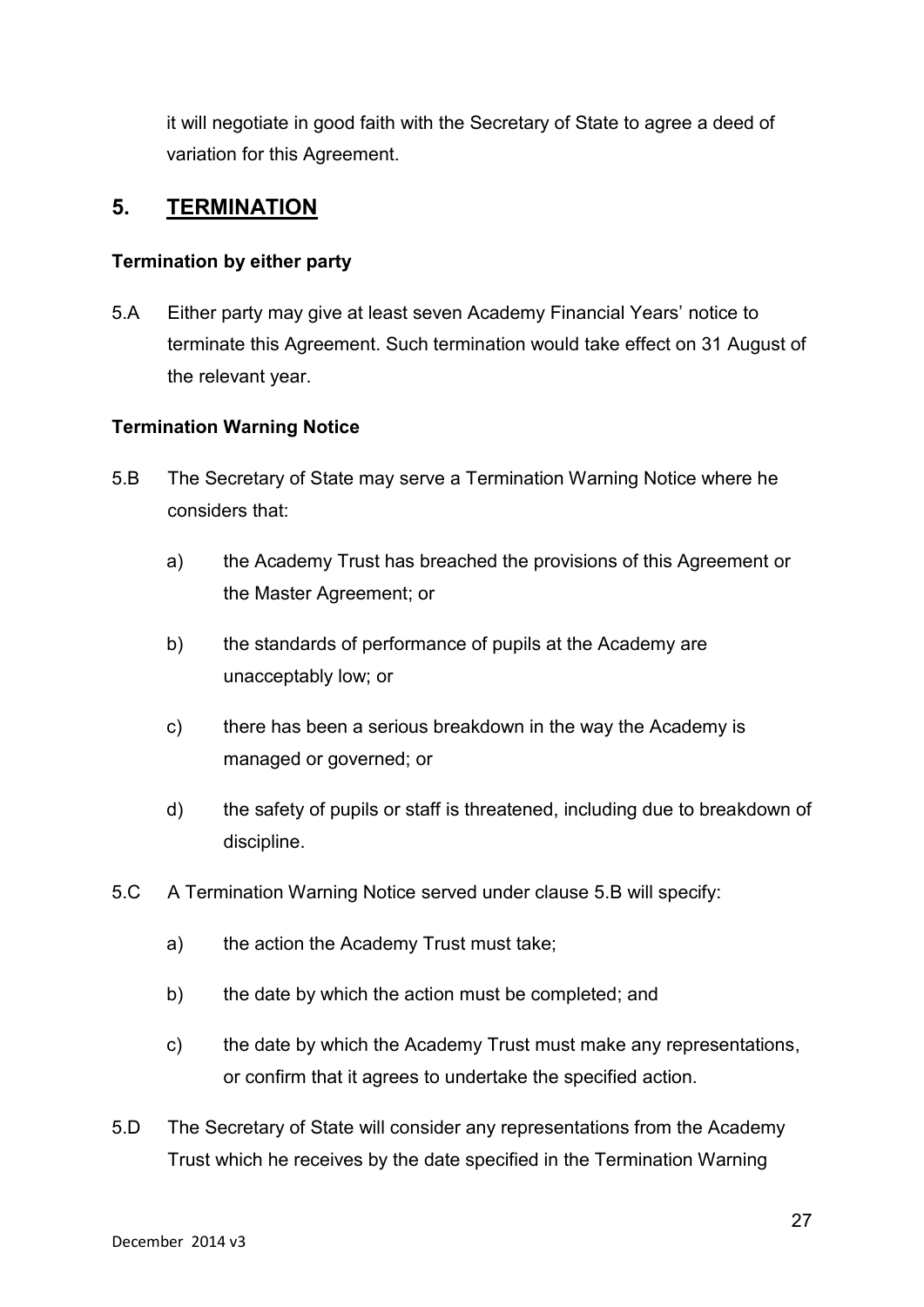Notice. The Secretary of State may amend the Termination Warning Notice to specify further action which the Academy Trust must take, and the date by which it must be completed.

5.E If the Secretary of State considers that the Academy Trust has not responded to the Termination Warning Notice as specified under clause 5.C(c), or has not completed the action required in the Termination Warning Notice as specified under clauses 5.C(a) and (b) (and any further action specified under clause 5.D) he may serve a Termination Notice.

## <span id="page-27-0"></span>**Termination by the Secretary of State after inspection**

- 5.F If the Chief Inspector gives notice to the Academy Trust that:
	- a) special measures are required to be taken in relation to the Academy; or
	- b) the Academy requires significant improvement

the Secretary of State may serve a Termination Warning Notice, specifying the date by which the Academy Trust must make any representations.

- 5.G In deciding whether to give notice of his intention to terminate under clause 5.F, the Secretary of State will have due regard to the overall performance of the Academy Trust.
- 5.G.1 Not used.
- 5.H If the Secretary of State has served a Termination Warning Notice under clause 5.F and:
	- a) has not received any representations from the Academy Trust by the date specified in the notice; or
	- b) having considered the representations made by the Academy Trust remains satisfied that this Agreement should be terminated;

he may serve a Termination Notice.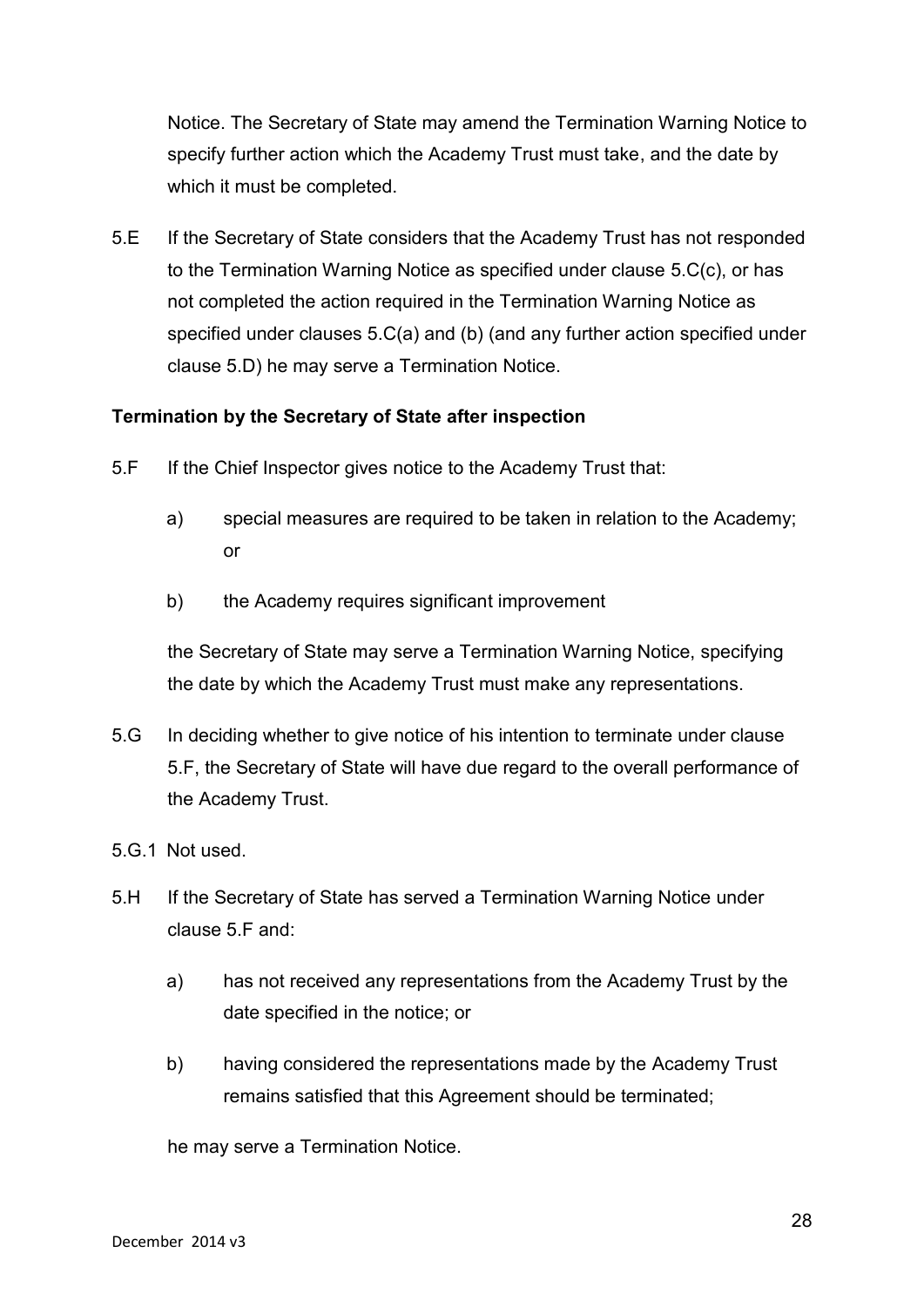#### 5.I Not used

#### <span id="page-28-0"></span>**Termination by the Secretary of State**

- 5.J If the Secretary of State has determined that the Academy will be removed from the Register of Independent Schools and no appeal against that determination is pending, he may serve a Termination Notice.
- 5.K If at any time before the Academy opens, the total number of prospective pupils who have accepted offers of places to attend the Academy in September 2015 is less than 40, the Secretary of State may:
	- a) require the Academy Trust not to open the Academy until 40 prospective pupils have accepted offers of places to attend the Academy; or
	- b) serve a Termination Notice.
- 5.L If at any time after the Academy has opened, the Secretary of State considers that the Academy is not financially viable because of low pupil numbers, then he may:
	- a) serve a Termination Warning Notice; or
	- b) serve a Termination Notice.
- 5.M If both parties agree that the Academy is not financially viable because of low pupil numbers, they may jointly terminate this Agreement after agreeing the precise terms of termination.
- 5.N If full planning permission (including where relevant listed building consent) in respect of the Land has not been obtained by 31 December 2015, the Secretary of State may serve a Termination Notice.
- 5.O If at any time before the Academy opening date, the Secretary of State considers that:
	- a) the Academy would, on opening, provide an unacceptably low standard of education; or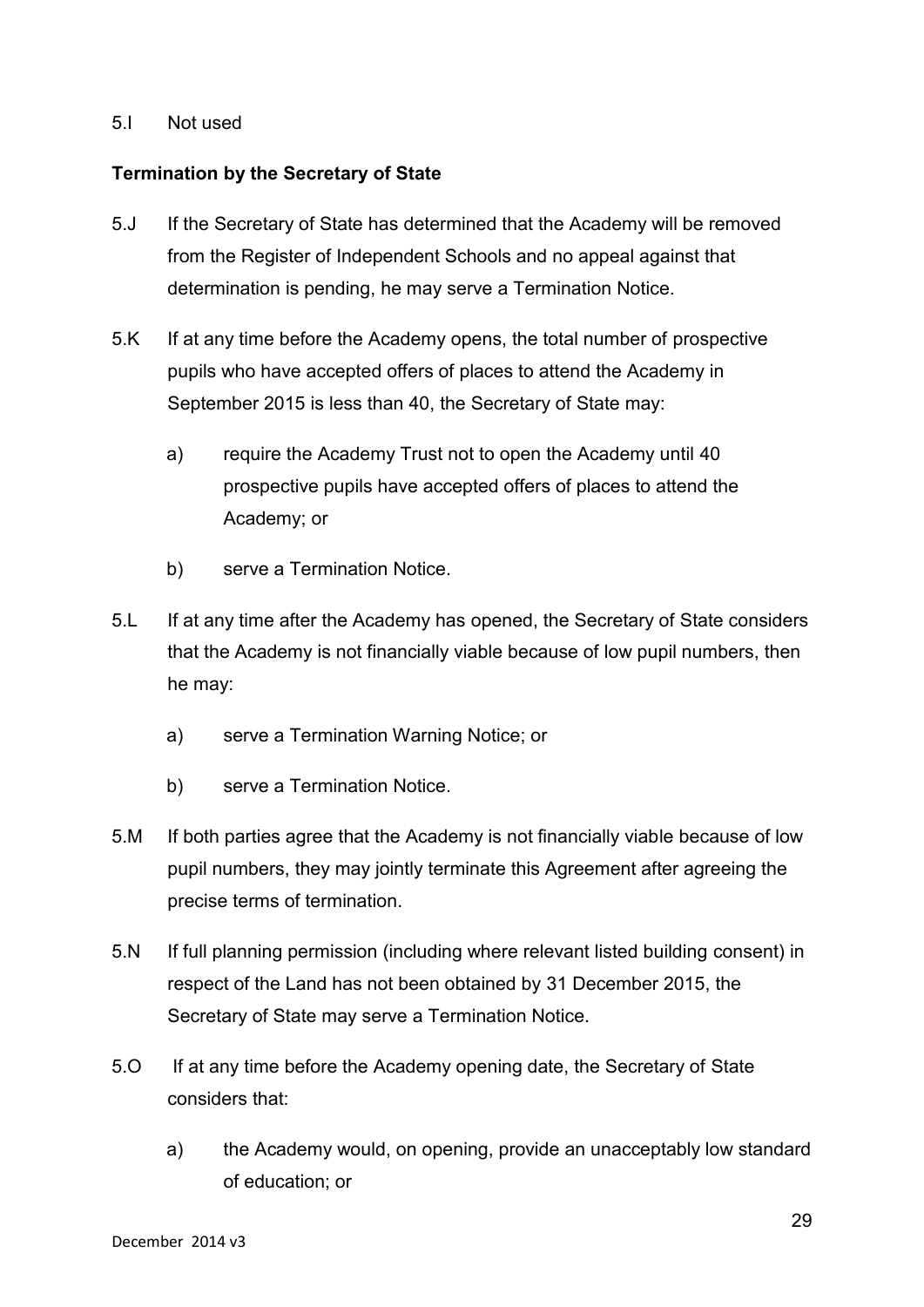- b) the safety of pupils or staff at the Academy would, on opening, be threatened; or
- c) the staff employed at the Academy are unsuitable; or
- d) there is a serious breakdown in the way the Academy Trust is being managed or governed; or
- e) the buildings and other structures on the Land are unsuitable or the Academy Trust has not obtained Building Regulations approval,

he may either:

- A. require the Academy Trust:
	- i. not to open the Academy; or
	- ii. not to admit pupils of a particular age range, to be determined by the Secretary of State; or
	- iii. not to use any building or other structure on the Land,

until each relevant matter in paragraphs (a) to (e) above has been resolved to the Secretary of State's satisfaction; or

B. serve a Termination Notice.

#### <span id="page-29-0"></span>**Funding and admission during notice period**

- 5.P If the Secretary of State serves a Termination Notice under clause 5.A, the Academy Trust may continue during the notice period to admit pupils to the Academy, and to receive GAG and EAG, in accordance with this Agreement.
- 5.Q If the Secretary of State serves a Termination Warning Notice or a Termination Notice otherwise than under clause 5.A, the Academy Trust may continue during the notice period to admit pupils to the Academy (unless the Secretary of State specifies otherwise), and to receive GAG and EAG, in accordance with this Agreement.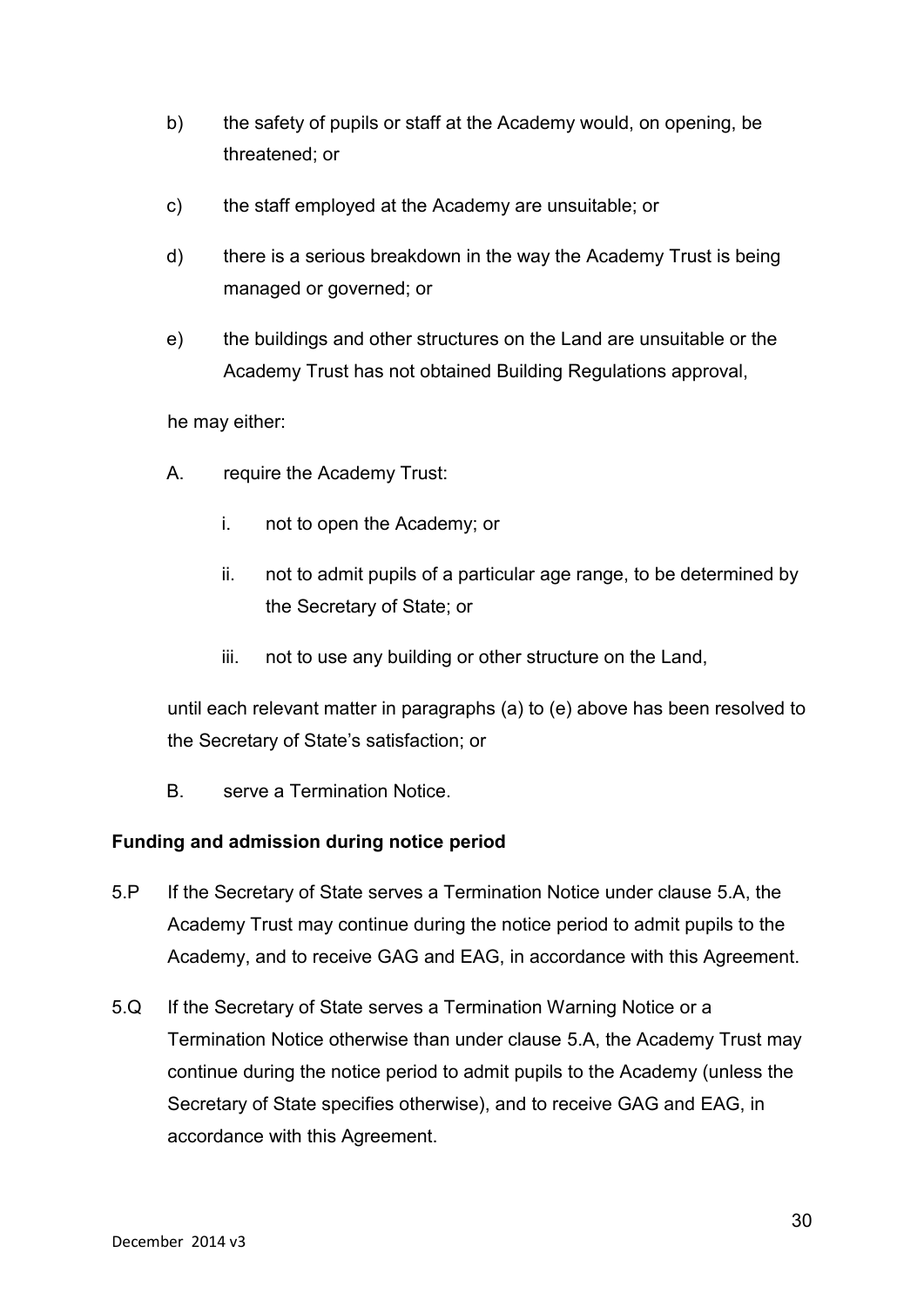## <span id="page-30-0"></span>**Notice of intention to terminate by Academy Trust**

- 5.R The Secretary of State will, before the start of each Academy Financial Year, provide the Academy Trust with a final funding allocation indicating the level of GAG and EAG to be provided in the next Academy Financial Year (the **"Funding Allocation").**
- 5.S If the Academy Trust is of the opinion that, after receipt of the Funding Allocation for the next Academy Financial Year (the "**Critical Year**") and after taking into account all other resources likely to be available to the Academy, including other funds that are likely to be available to the Academy from other academies operated by the Academy Trust ("**All Other Resources**"), it is likely that the cost of running the Academy during the Critical Year would cause the Academy Trust to become insolvent (and for this reason only) then the Academy Trust may give written notice of its intention to terminate this Agreement at the end of the then current Academy Financial Year.
- 5.T Any notice given by the Academy Trust under clause 5.S must be provided to the Secretary of State within six weeks of the Secretary of State issuing the Funding Allocation. The notice given by the Academy Trust under clause 5.S must specify:
	- a) the grounds upon which the Academy Trust's opinion is based, including:
		- i. evidence of those grounds;
		- ii. any professional accounting advice the Academy Trust has received;
		- iii. a detailed statement of steps which the Academy Trust proposes to take to ensure that the running costs of the Academy are reduced such that costs are less than the Funding Allocation and All Other Resources, and the period of time within which such steps will be taken; and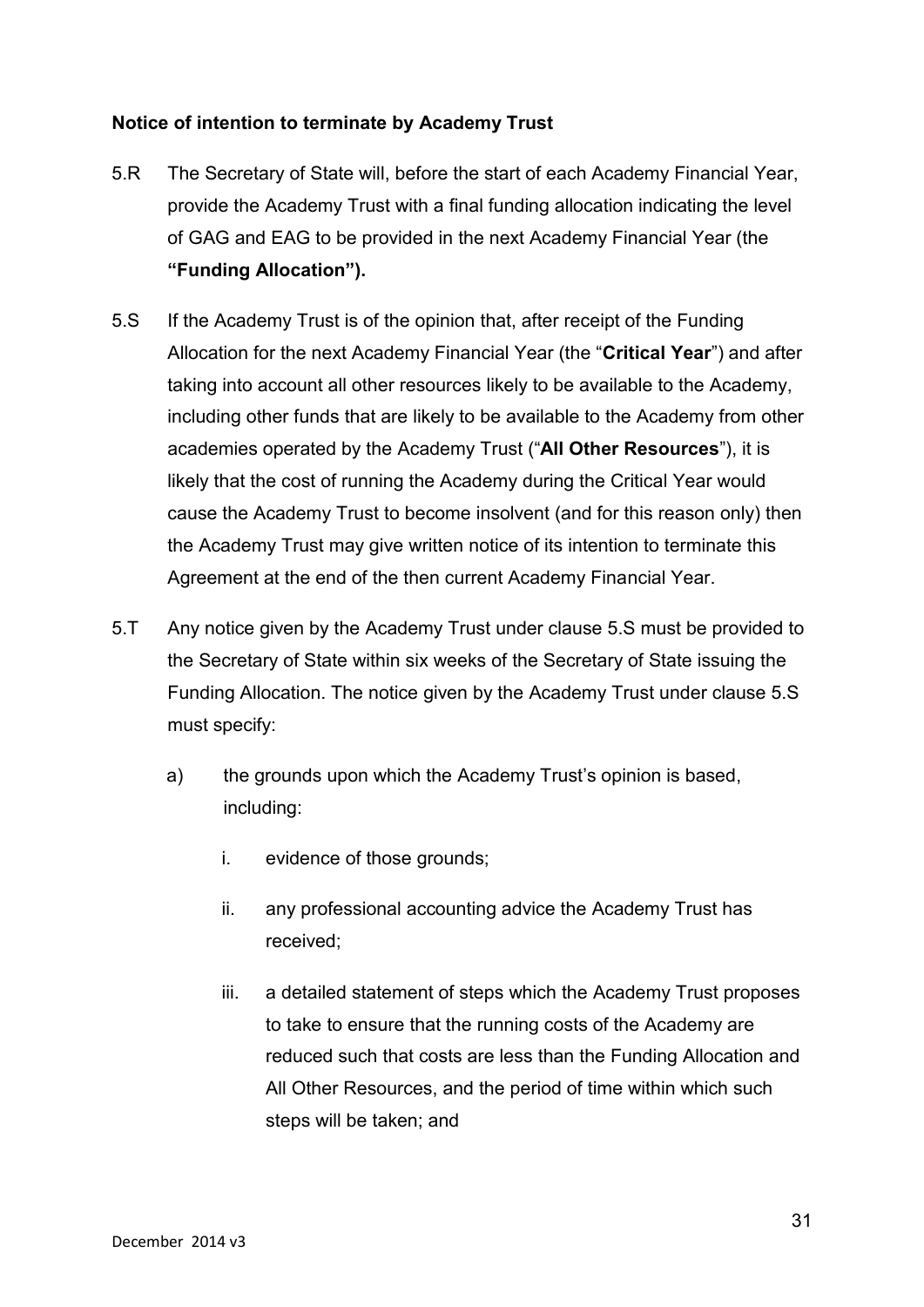- b) the shortfall in the Critical Year between the Funding Allocation and All Other Resources expected to be available to the Academy Trust to run the Academy and the projected expenditure on the Academy; and
- c) a detailed budget of income and expenditure for the Academy during the Critical Year (the "**Projected Budget**").
- 5.U Both parties will use their best endeavours to agree whether or not the cost of running the Academy during the Critical Year would cause the Academy Trust to become insolvent. Both parties recognise that they will need to engage in a constructive dialogue at the time about how best to provide education for the pupils at the Academy and use their best endeavours to agree a practical solution to the problem.
- 5.V If no agreement is reached by 30 April (or another date if agreed between the parties) as to whether the cost of running the Academy during the Critical Year would cause the Academy Trust to become insolvent, then that question will be referred to an independent expert (the "**Expert**") for resolution. The Expert's determination will be final and binding on both parties. The Expert will be requested to specify in his determination the amount of the shortfall in funding (the "**Shortfall**").
- 5.W The Expert will be an insolvency practitioner with significant professional experience of educational institutions or academies. If the parties fail to agree upon the appointment of the Expert then the Expert will be appointed by the President of the Institute of Chartered Accountants in England and Wales. The Expert's fees will be borne equally between the parties.
- 5.X The Expert will be required in reaching his determination to take account of advice from an educational specialist who is professionally familiar with the issues arising from the budget management of schools. If the parties fail to agree upon the appointment of the educational specialist then the educational specialist will be appointed by the Chairman of the Specialist Schools and Academies Trust (or any successor or equivalent body). The educational specialist's fees will be borne equally between the parties.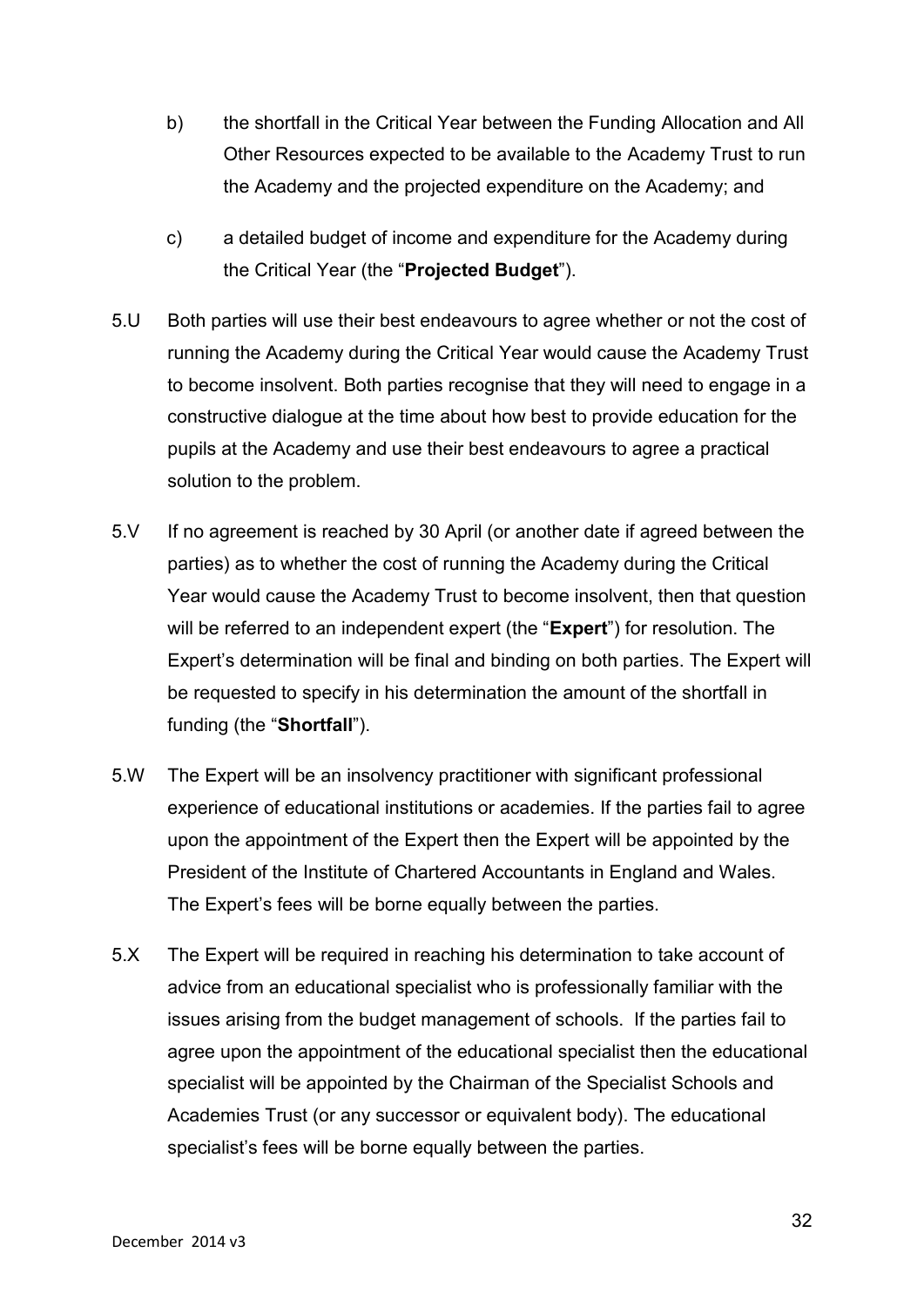5.Y If the Expert determines that the cost of running the Academy during the Critical Year would cause the Academy Trust to become insolvent, and the Secretary of State will not have agreed to provide sufficient additional funding to cover the Shortfall, then the Academy Trust will be entitled to terminate this Agreement, by notice expiring on 31 August before to the Critical Year. Any such notice will be given within 21 days after (a) the Expert's determination will have been given to the parties or (b), if later, the Secretary of State will have given written notice of his refusal to provide sufficient additional funding for the Academy to cover the Shortfall.

#### <span id="page-32-0"></span>**Effect of termination**

- 5.Z If this Agreement is terminated, the Academy will cease to be an academy within the meaning of sections 1 and 1A of the Academies Act 2010.
- 5.AA Subject to clauses 5.BB and 5.CC, if the Secretary of State terminates this Agreement under clause 5.A, he will indemnify the Academy Trust. If the Secretary of State terminates this Agreement otherwise than under clause 5.A, he may at his discretion indemnify or compensate the Academy Trust.
- 5.BB The amount of any such indemnity or compensation will be determined by the Secretary of State, having regard to representations made to him by the Academy Trust, and will be paid as and when the Secretary of State considers appropriate.
- 5.CC The categories of expenditure incurred by the Academy Trust in consequence of termination, for which the Secretary of State may indemnify the Academy Trust under clauses 5.AA, may include:
	- a) staff compensation and redundancy payments;
	- b) compensation payments in respect of broken contracts;
	- c) expenses of disposing of assets or adapting them for other purposes;
	- d) legal and other professional fees; and
	- e) dissolution expenses.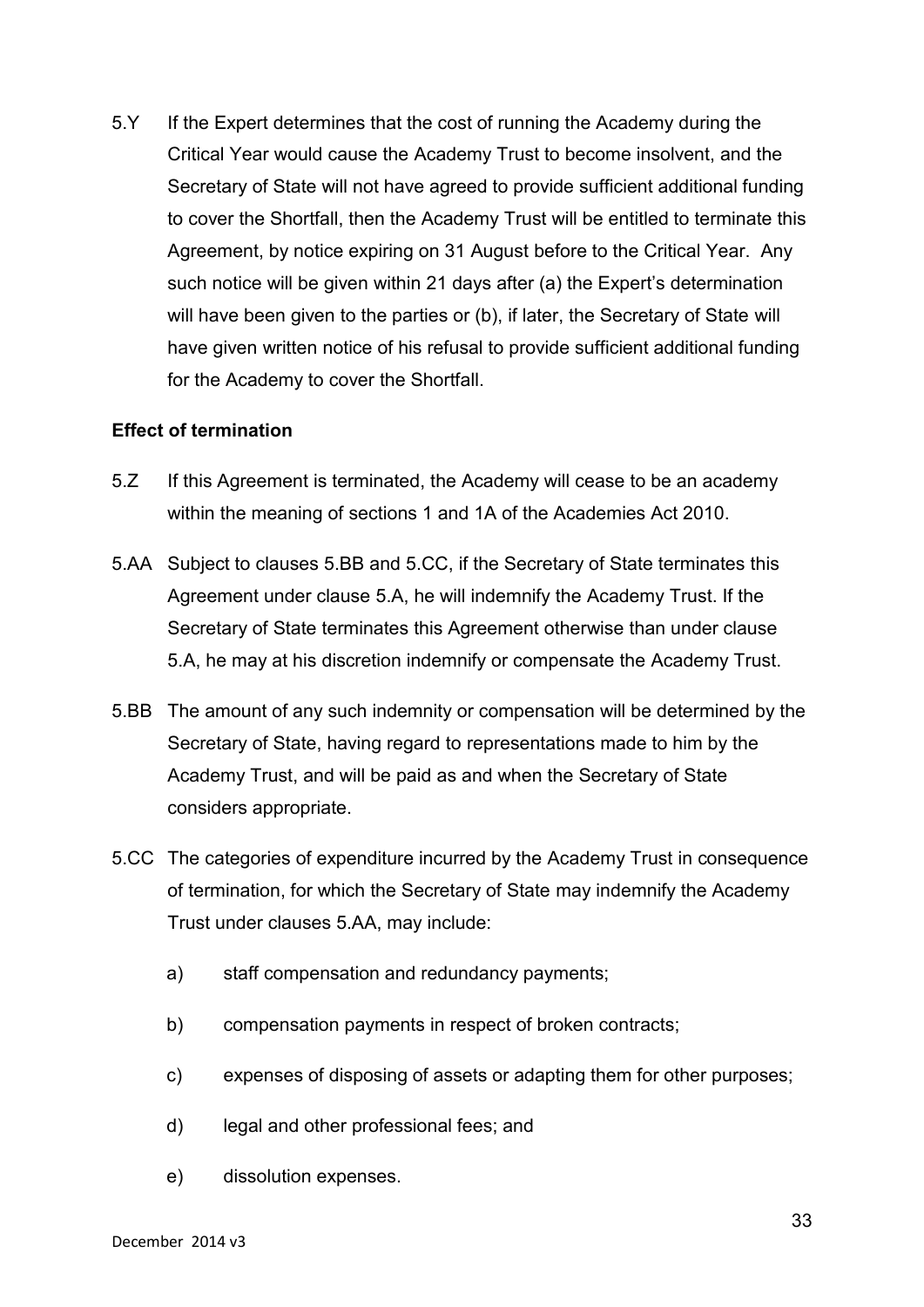- 5.DD If this Agreement is terminated, and the Academy Trust owns capital assets which have been partly or wholly funded by HM Government, the Academy Trust must, as soon as possible after the termination date:
	- a) transfer a proportion of those capital assets, equal to the proportion of the original financial contribution made by HM Government, to a nominee of the Secretary of State to use for educational purposes; or
	- b) if the Secretary of State directs that a transfer under clause 5.DD(a) is not required, pay to the Secretary of State at the termination date (or, by agreement with the Secretary of State, at the date of their subsequent disposal) a sum equivalent to the proportion of the original financial contribution made by HM Government.
- 5.EE The Secretary of State may:
	- a) Waive all or part of the repayment due under sub-clause 5.DD(b) if the Academy Trust obtains his permission to invest the sale proceeds for its charitable purposes; or
	- b) direct the Academy Trust to pay all or part of the sale proceeds to the relevant LA.

# <span id="page-33-0"></span>**6. OTHER CONTRACTUAL ARRANGEMENTS**

#### <span id="page-33-1"></span>**Annexes**

6.A Any annexes to this Agreement form part of and are incorporated into this Agreement.

#### <span id="page-33-2"></span>**The Master Agreement**

6.B Except as expressly provided in this Agreement, all provisions of the Master Agreement have full force and effect.

#### <span id="page-33-3"></span>**General**

6.C The Academy Trust cannot assign this Agreement.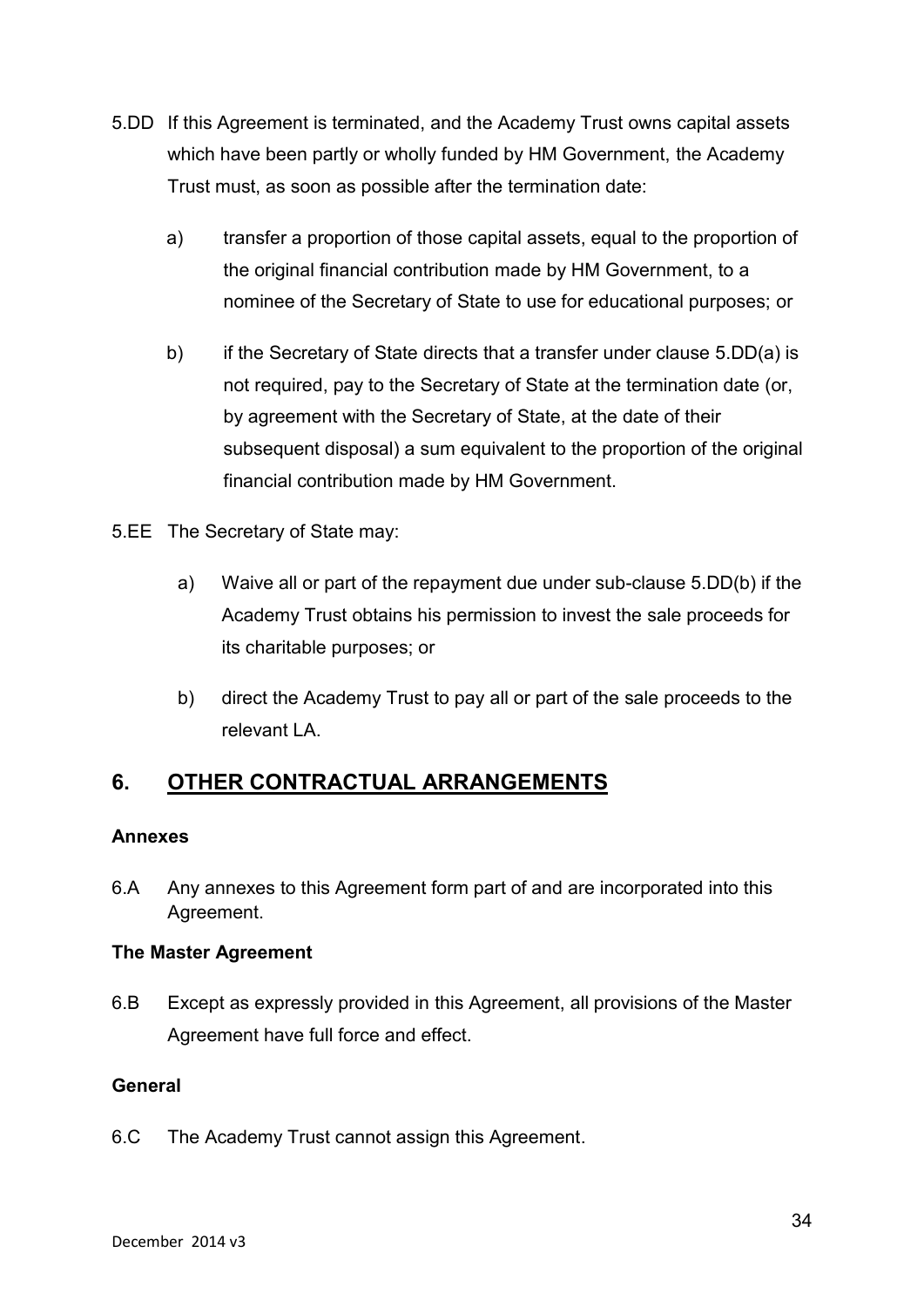- 6.D Failure to exercise, or a delay in exercising, any right or remedy of the Secretary of State under this Agreement (including the right to terminate this Agreement), or a single or partial exercise of such a right or remedy, is not a waiver of, and does not prevent or restrict any initial or further exercise of, that or any other right or remedy.
- 6.E Termination of this Agreement will not affect the accrued rights, remedies, obligations or liabilities of the parties existing at termination.
- 6.F This Agreement may be executed in any number of counterparts, each of which when executed and delivered shall constitute a duplicate original, but all of which will together constitute the same agreement.
- 6.G This Agreement and any dispute or claim arising out of or in connection with it or its subject matter or formation (including non-contractual disputes or claims) shall be governed by and construed in accordance with the law of England and Wales, and submitted to the exclusive jurisdiction of the courts of England and Wales.
- 6.H Not used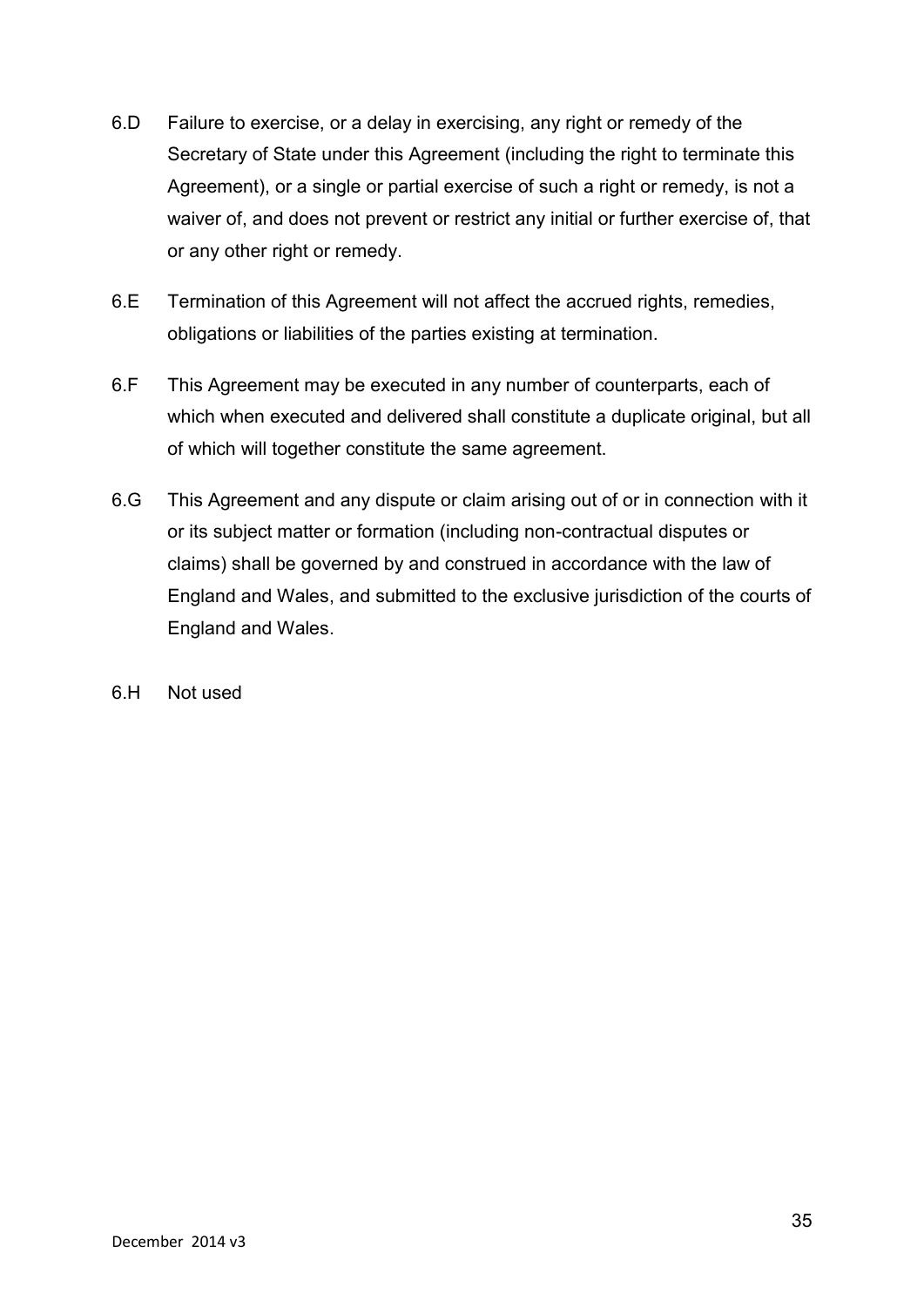Executed on behalf of the **Academy Trust** by:

………………………..

and ………………………..

**Director**

**Director**

The Corporate Seal of

# **THE SECRETARY OF STATE FOR EDUCATION**

affixed to this deed is authenticated by:



Michelle lu

**Duly Authorised**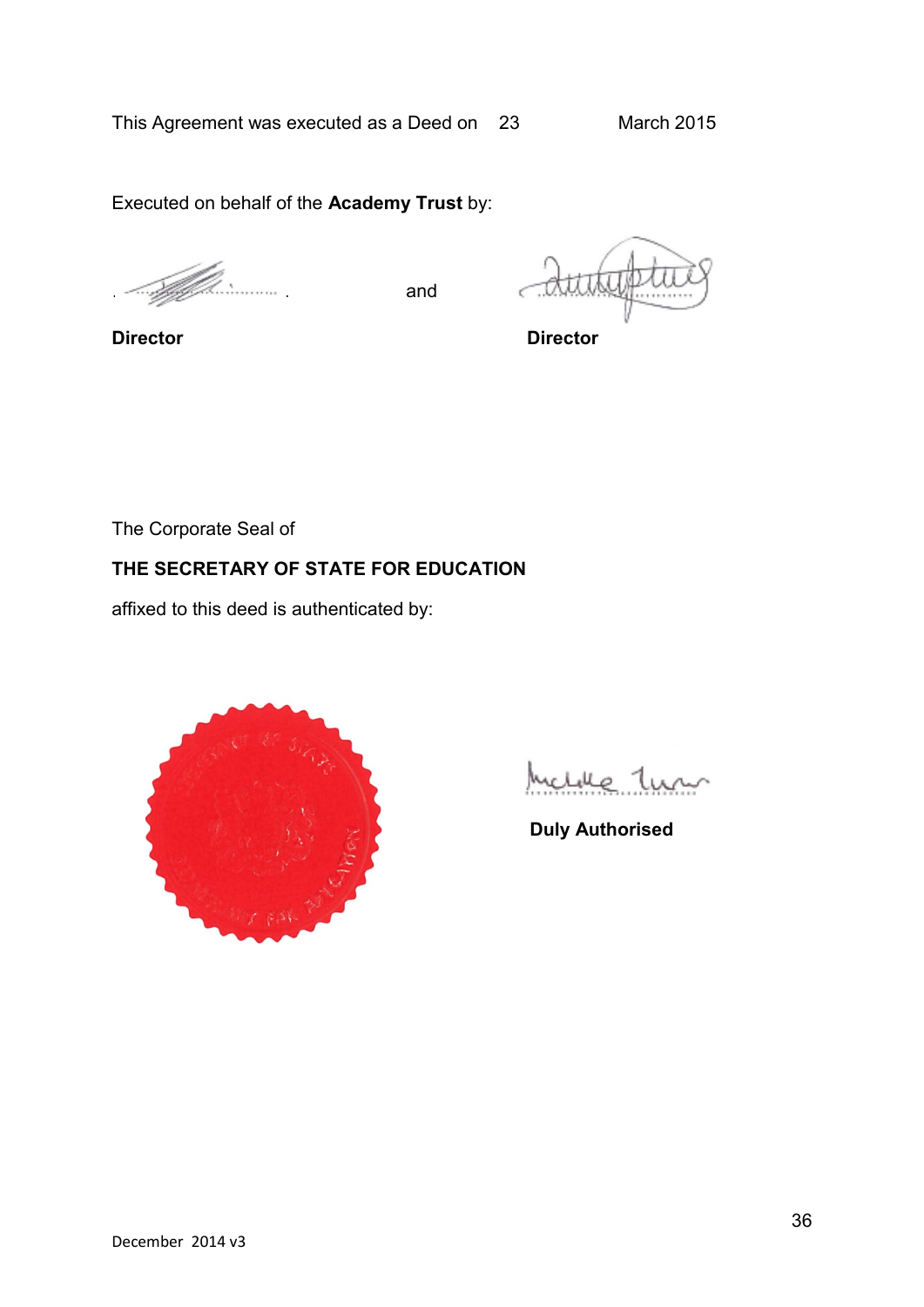# <span id="page-36-0"></span>**ANNEXES**

# <span id="page-36-1"></span>**7. PUPILS WITH SPECIAL EDUCATION NEEDS (SEN) AND DISABILITIES**

"**Statement of SEN**" means a statement made under section 324 of the Education Act 1996.

**"EHC plan"** means an Education, Health and Care plan made under sections 37(2) of the Children and Families Act 2014.

- 7.A Except as set out in clause 10 below, the Children and Families Act 2014 imposes duties directly on Academies in respect of pupils with special educational needs, including the admission of pupils with EHC plans. If an Academy Trust considers that a LA should not have named the Academy in an EHC plan, it may ask the Secretary of State to determine whether the LA has acted unreasonably, and to make an order directing the LA to reconsider. The Secretary of State's determination will be final, subject to any right of appeal which a parent of the child may have to the First Tier Tribunal (Special Educational Needs and Disability) or the Upper Tribunal Administrative Appeals Chamber.
- 7.B Not used
- 7.C Not used
- 7.D Not used.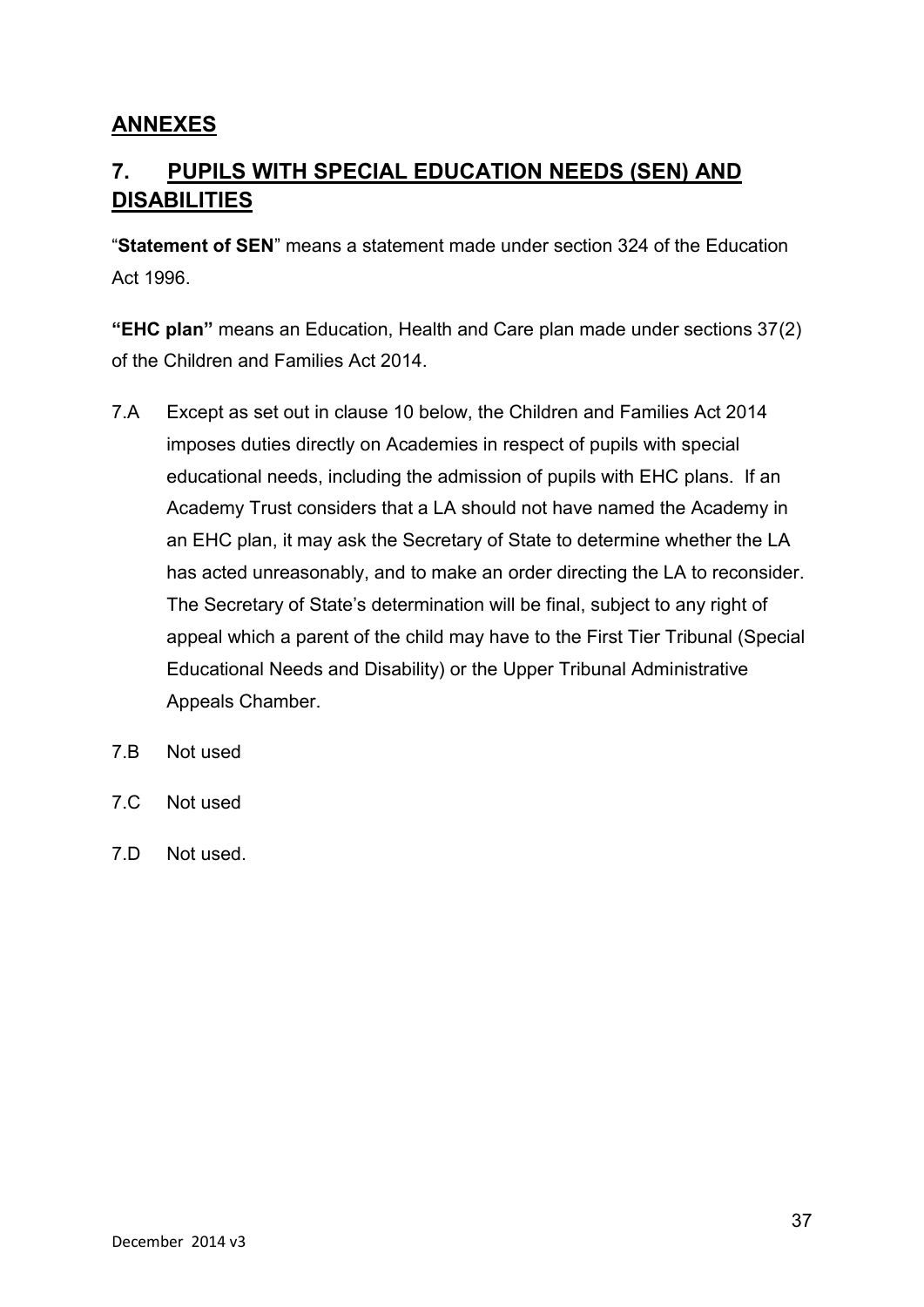# <span id="page-37-0"></span>**8. ADMISSION OF PUPILS WITH SEN AND DISABILITIES**

- 8.A The Academy Trust must for each of its Academies, subject to its right of appeal to the Secretary of State, admit all pupils with a statement of SEN naming the Academy.
- 8.B Where an LA proposes to name one of the Academies in a statement of SEN, it must give the Academy Trust written notice of this, stating why it considers that Academy to be suitable for the pupil in question. Within 15 days of receipt of the LA's notice, the Academy Trust must consent to being named, except where admitting the child would be incompatible with the provision of efficient education for other children, and no reasonable steps could secure compatibility. In deciding whether a child's inclusion would be incompatible with the efficient education of other children or the efficient use of resources, the Academy Trust must have regard to the relevant Guidance issued to maintained schools.
- 8.C If the Academy Trust decides that admitting the child would be incompatible with the provision of efficient education or the efficient use of resources, it must, within the 15 days, notify the LA in writing, giving its reasons for its decision.
- 8.D The Academy Trust must then seek to establish from the LA whether or not it agrees with this determination. If the LA does not agree with the Academy Trust's response, and names the Academy in the child's statement of SEN, the Academy Trust must admit the child to the school as specified in the statement or otherwise by the LA.
- 8.E If in such case, the Academy Trust considers that the LA should not have named the Academy in the statement, it may ask the Secretary of State to determine whether the LA has acted unreasonably, and to make an order directing the LA to reconsider. The Secretary of State's determination will be final, subject only to any right of appeal which a parent of the child may have to the First-tier Tribunal (Special Educational Needs and Disability) or the Upper Tribunal Administrative Appeals Chamber.